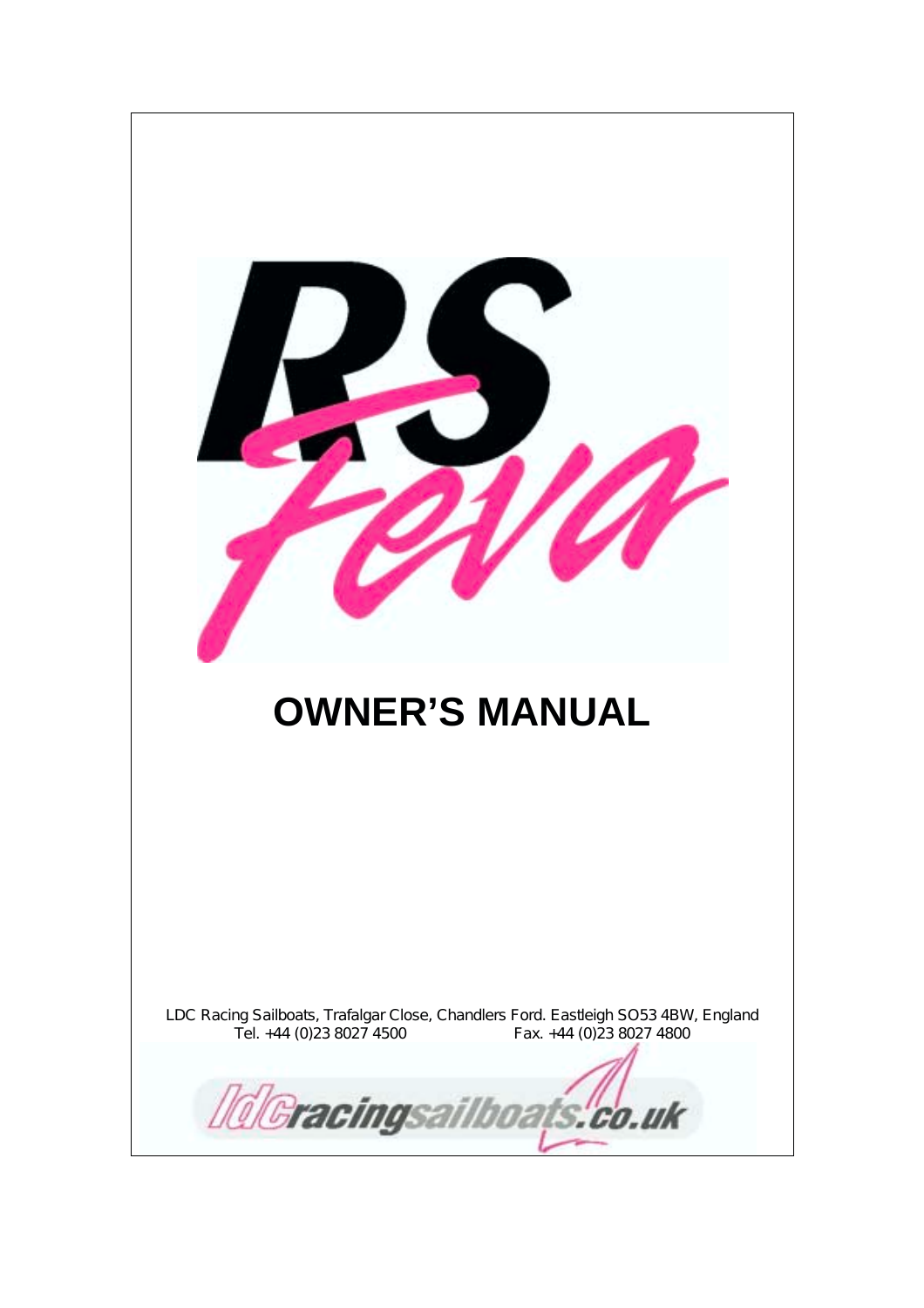



# CONTENTS

- **1. INTRODUCTION**
- **2. SPECIFICATIONS AND DRAWINGS**

# **3. SAFETY INFORMATION**

- 3.1 Design Category
- 3.2 Loading
- 3.3 Safety Equipment
- 3.4 Capsize Recovery
- 3.5 Air Tank
- 3.6 Man Overboard Prevention and Recovery
- 3.7 Use of an Outboard Engine
- 3.8 Towing, Anchoring, Mooring and Trailing

### **4. COMMISSIONING**

- 4.1 Preparation
- 4.2 Unpacking
- 4.3 Rigging the Mast
- 4.4 Stepping the Mast
- 4.5 Rigging the Boom
- 4.6 The Daggerboard
- 4.7 The Rudder
- 4.8 Hoisting the Mainsail
- 4.9 Rigging the Jib
- 4.10 Rigging the Gennaker
- 4.11 Completion

# **5. SAILING HINTS**

- 5.1 Introduction
- 5.2 Launching
- 5.3 Leaving the beach
- 5.4 Sailing Close-Hauled and Tacking
- 5.5 Downwind and Gybing
- 5.6 Using the Gennaker
- 5.7 Reefing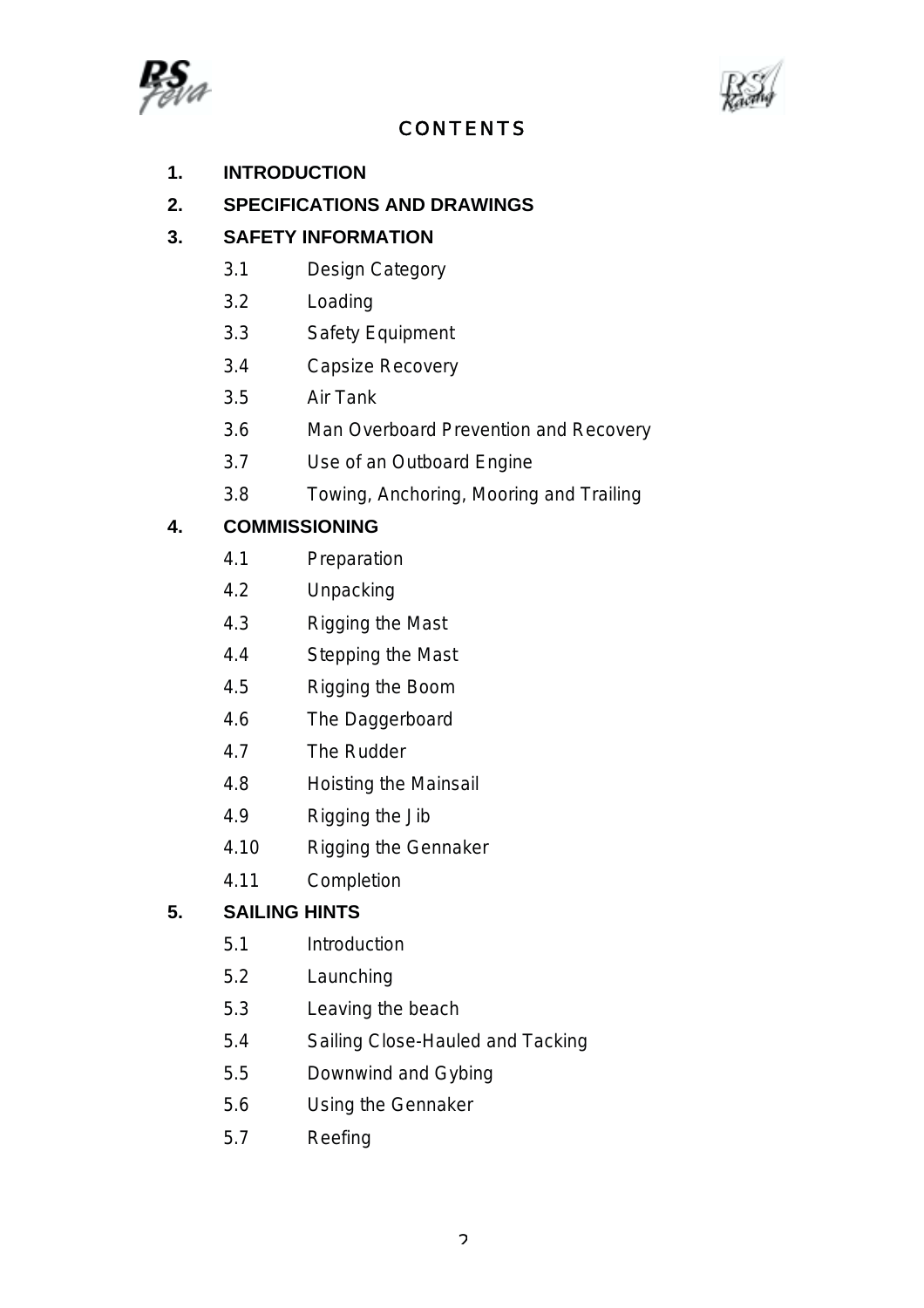

# **6. MAINTENANCE**



# 7.1 Boat Care

- 7.2 Foil Care
- 7.3 Spar Care
- 7.4 Sail Care
- **7. WARRANTY**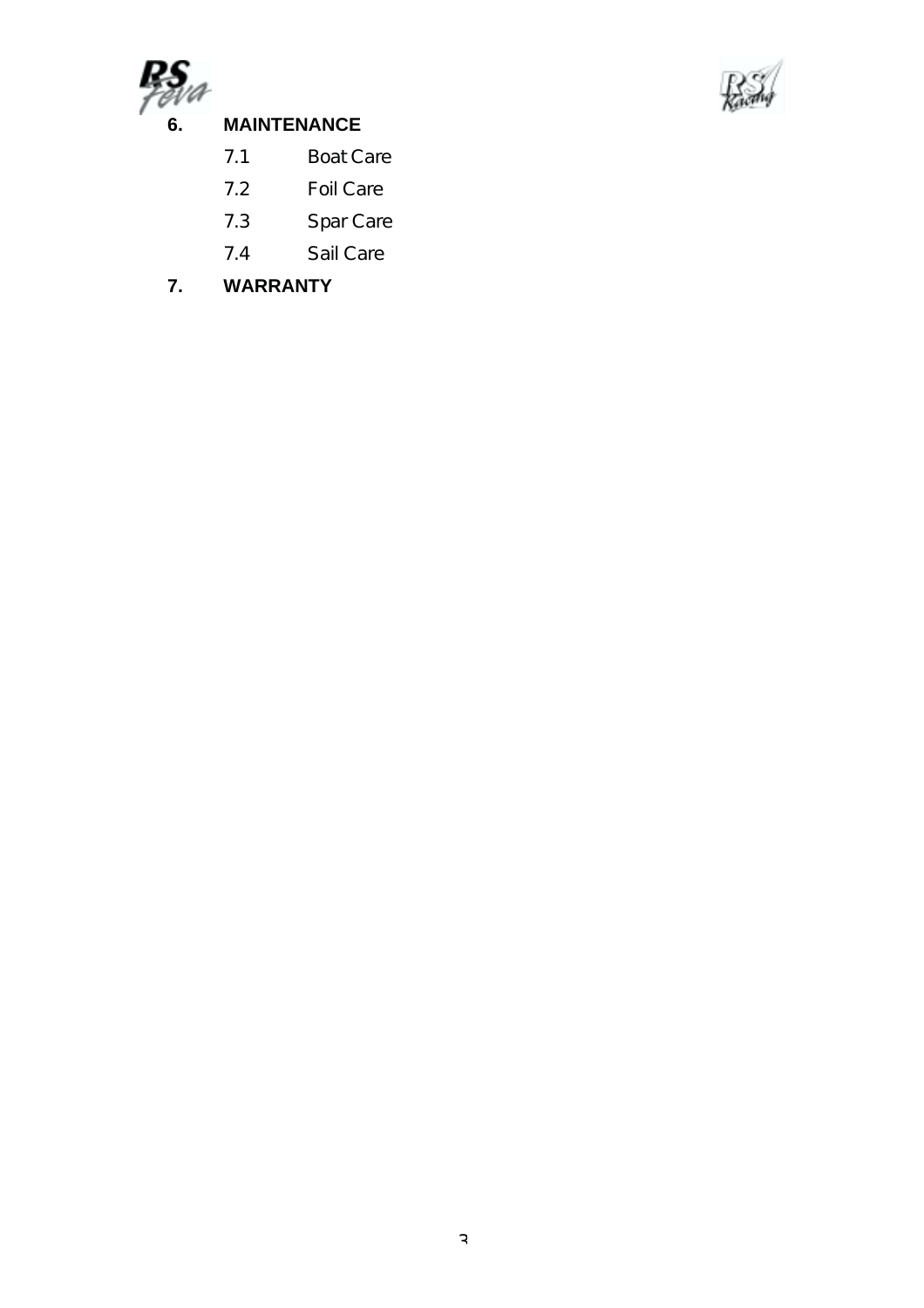



# 1. INTRODUCTION

Congratulations on the purchase of your new **RS Feva** and thank you for choosing an RS product. We are confident that you will have many hours of great sailing and racing in this truly excellent design.

The RS Feva is an exciting boat to sail and offers fantastic performance. This manual has been compiled to help you operate your RS Feva with safety and pleasure. It contains details of the craft; the equipment supplied or fitted, its systems and information on its safe operation and maintenance. Please read it carefully and be sure that you understand its contents before using your RS Feva.

This manual is not a course on boating safety or seamanship. If this is your first boat, or you are changing to a type of craft you are not familiar with, for your own safety and comfort, please ensure that you have adequate experience before assuming command of the craft. If you are unsure, your dealer or national sailing federation (the Royal Yachting Association) will be able to advise you of a local sailing school, or competent instructor. For beginners, a sailing handbook, which contains a glossary of boat parts and terms, may be useful. These are available from your local dealer.

**Please keep this manual in a secure place and hand it over to the new owner if you sell the boat.**

**For further information, spares and accessories, please contact your local dealer or:**

LDC Racing Sailboats Trafalgar Close Chandlers Ford Eastleigh Hants SO53 4BW Tel. 023 8027 4500 Fax. 023 8027 4800 Email. rs@ldcracingsailboats.co.uk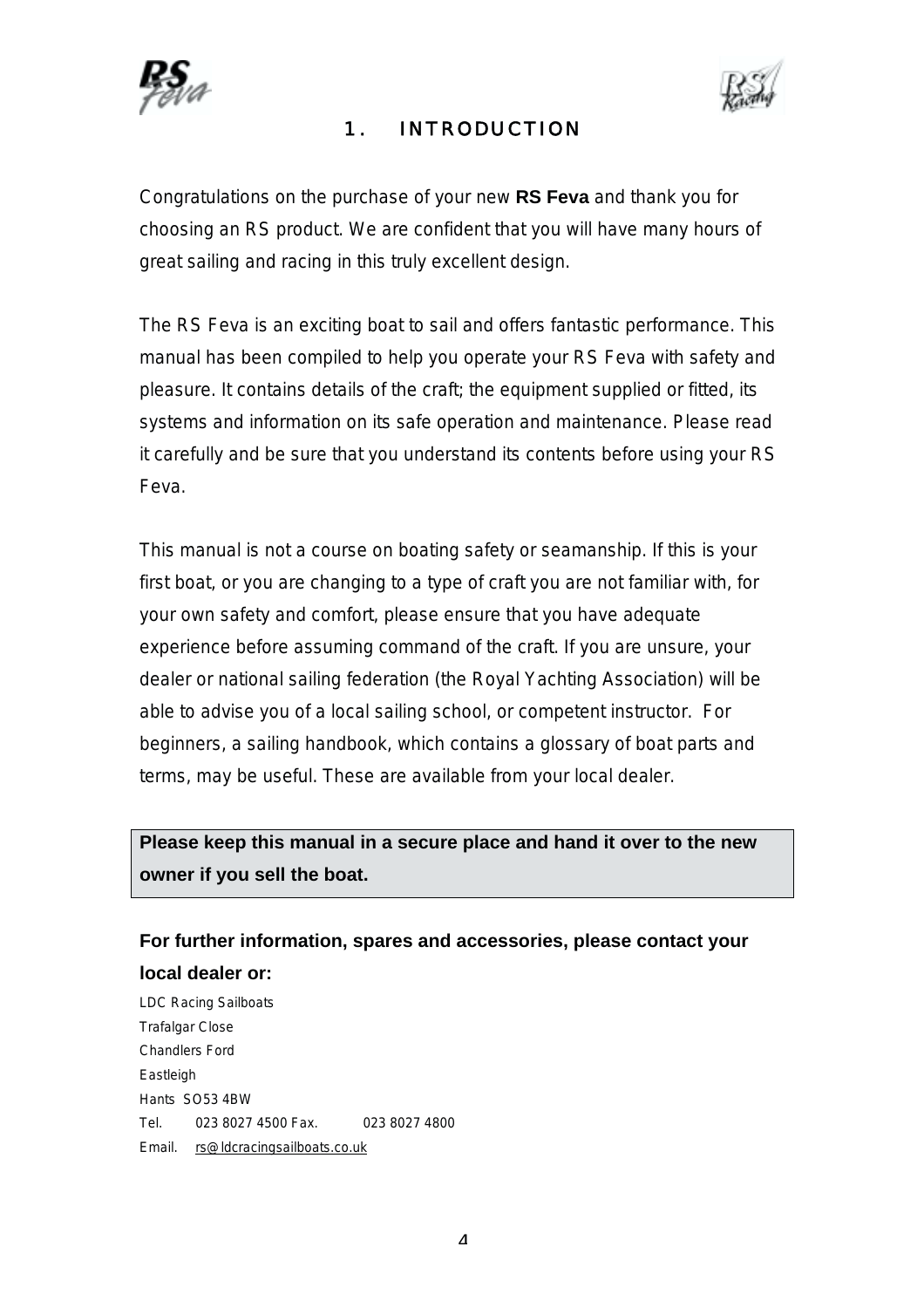



# **EC DECLARATION OF CONFORMITY TO DIRECTIVE 94/25/CE**

I declare that the craft described as:

# **RS Feva**

Bearing the Hull Identification Number:

| and the state |
|---------------|
|---------------|

|                                                          | <b>Conforms to EU Recreational Craft Directive 94/25/EC</b> |  |  |  |
|----------------------------------------------------------|-------------------------------------------------------------|--|--|--|
| Annex $1$ – sections 3.2 & 3.3 and Annex $6$ – Module Aa |                                                             |  |  |  |
| <b>EU Notified Body:</b>                                 | No. 0808 (Irish Sailing Assoc.)                             |  |  |  |
| <b>ISO Standards</b>                                     | BS EN ISO 10087, 12217, 12215, 10240,                       |  |  |  |
|                                                          | 14945, 8666                                                 |  |  |  |
| <b>Trade Marque</b>                                      | <b>RS Racing</b>                                            |  |  |  |
| <b>Type</b>                                              | <b>RS</b> Feva                                              |  |  |  |
| <b>Design Category</b>                                   | C                                                           |  |  |  |
| <b>Maximum Crew</b>                                      | 3                                                           |  |  |  |
| <b>Maximum Load</b>                                      | 225kg                                                       |  |  |  |
| <b>Overall Length</b>                                    | 3.64m                                                       |  |  |  |
| <b>Builders Name</b>                                     | LDC Racing Sailboats, England                               |  |  |  |
|                                                          |                                                             |  |  |  |
| Date                                                     | $-1-1$                                                      |  |  |  |
|                                                          | (The date does not indicate the date of manufacture)        |  |  |  |
|                                                          |                                                             |  |  |  |
| Signed                                                   |                                                             |  |  |  |
|                                                          | Signature: ____________________                             |  |  |  |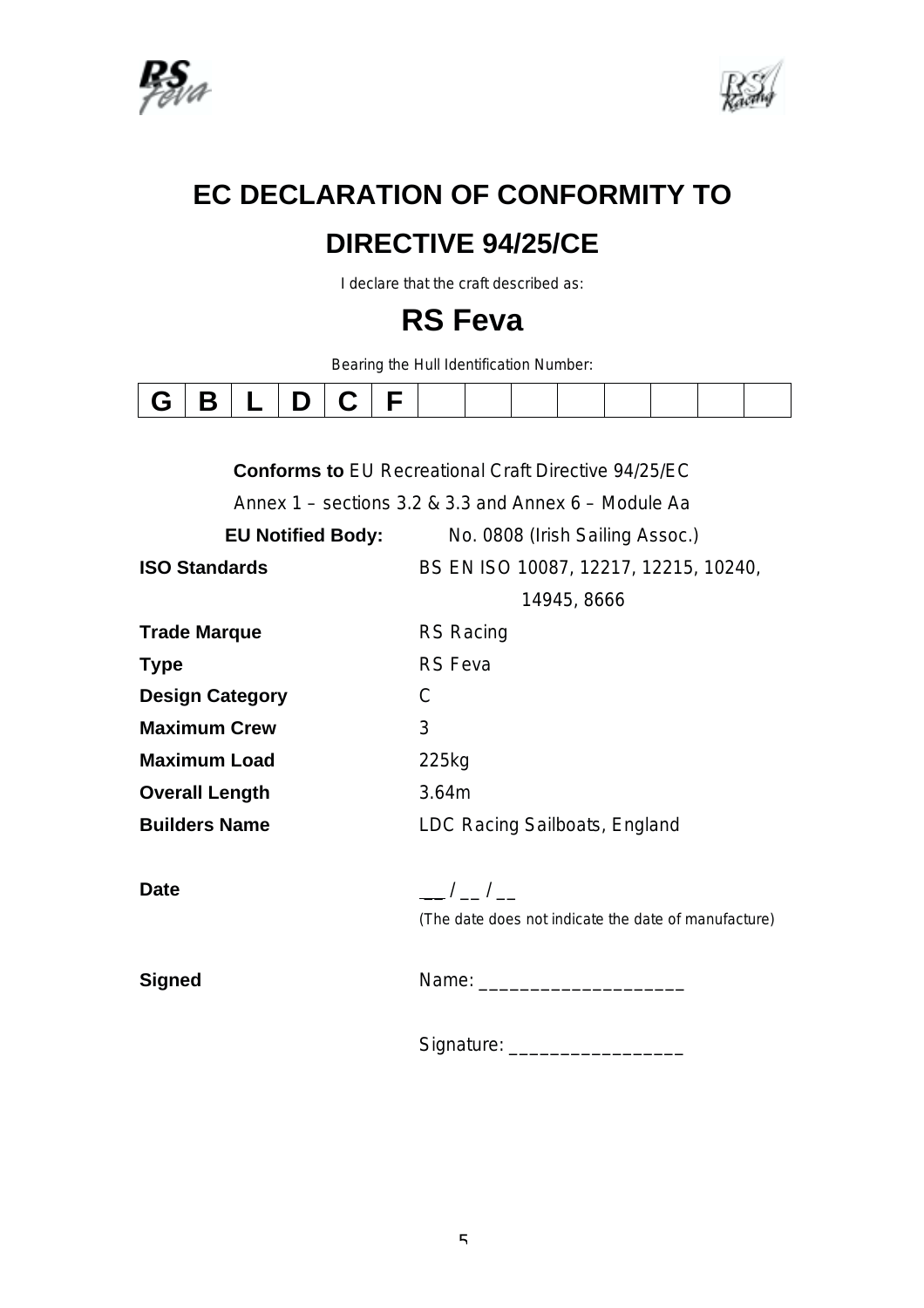



# 2. SPECIFICATIONS AND DRAWINGS

# Identification.

Your RS Feva can be identified by two numbers, one is the sail number and the other is the Hull Identification Number.

The sail number is the number by which you register your RS Feva with insurance companies, the class association and also when you sign on for events. Not only is the sail number on the mainsail itself (Feva XL only; it is also printed on the port side of the transom.

The Hull Identification Number, or HIN, is required by European law. Every new boat sold should display a HIN to show that it meets all the guidelines set by the European community and is safe to use up to the conditions mentioned in 3.1 Design Category. Your RS Feva complies with European law to category C (explained later) and hence displays a HIN which is imprinted on the starboard side of the transom.

The HIN is purely to show that your RS Feva meets European regulation, and therefore should be referred to by its sail number.

| Length Overall (LOA): | $3.64$ m | 12'0''  |
|-----------------------|----------|---------|
| Beam:                 | 1.42 m   | 4' 8''  |
| Hull Weight:          | 63 kg    | 136 lb  |
| Reefing Mainsail:     | 5.5 m    | 57sq ft |
| 3 Batten Mainsail:    | 6.5 m    | 68sq ft |
| Jib:                  | 2.1 m    | 22sq ft |
| Gennaker:             | 7.0 m    | 73sq ft |

# Dimensions.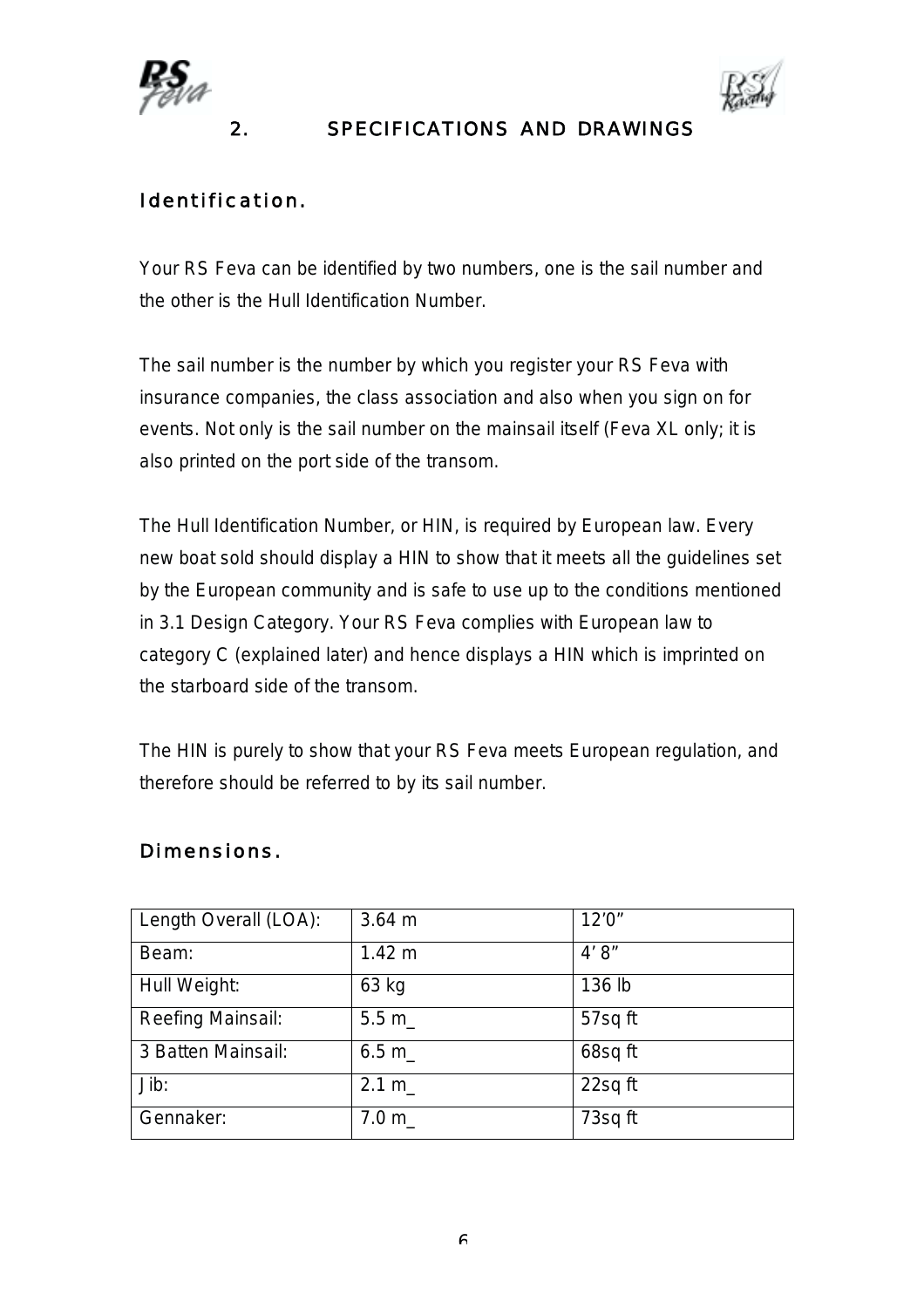



# 3. SAFETY INFORMATION

### **Personal preparation and owner's responsibility.**

Before attempting to operate the boat, ensure that you have appropriate experience to handle the boat safely in the anticipated sea and wind conditions, and that all the crew have sufficient boating experience and that they are familiar with emergency procedures (man overboard recovery, towing).

Always check the weather forecast before leaving shore, and ensure that the predicted weather and sea conditions are suitable for the boat (see 3.1). clothing should be suitable for the anticipated weather conditions and footwear appropriate for boating.

Before going afloat, all persons should be wearing a suitable buoyancy aid (life jacket or personal floatation device), which should be worn at all time when on the water. Note that in some countries it is a legal requirement to wear a buoyancy aid that complies with their national regulations at all times.

It is recommended that you carry a whistle or horn to attract attention in case outside assistance is required.

The owner/operator is responsible for the safe operation of the boat. His/her responsibilities include properly preparing and maintaining the boat and safety equipment, knowledge of the boat operation, safety training of the crew, following the navigation rules (including knowledge of the Collision Regulations and local navigation rules), care of the environment, insurance and where necessary registration.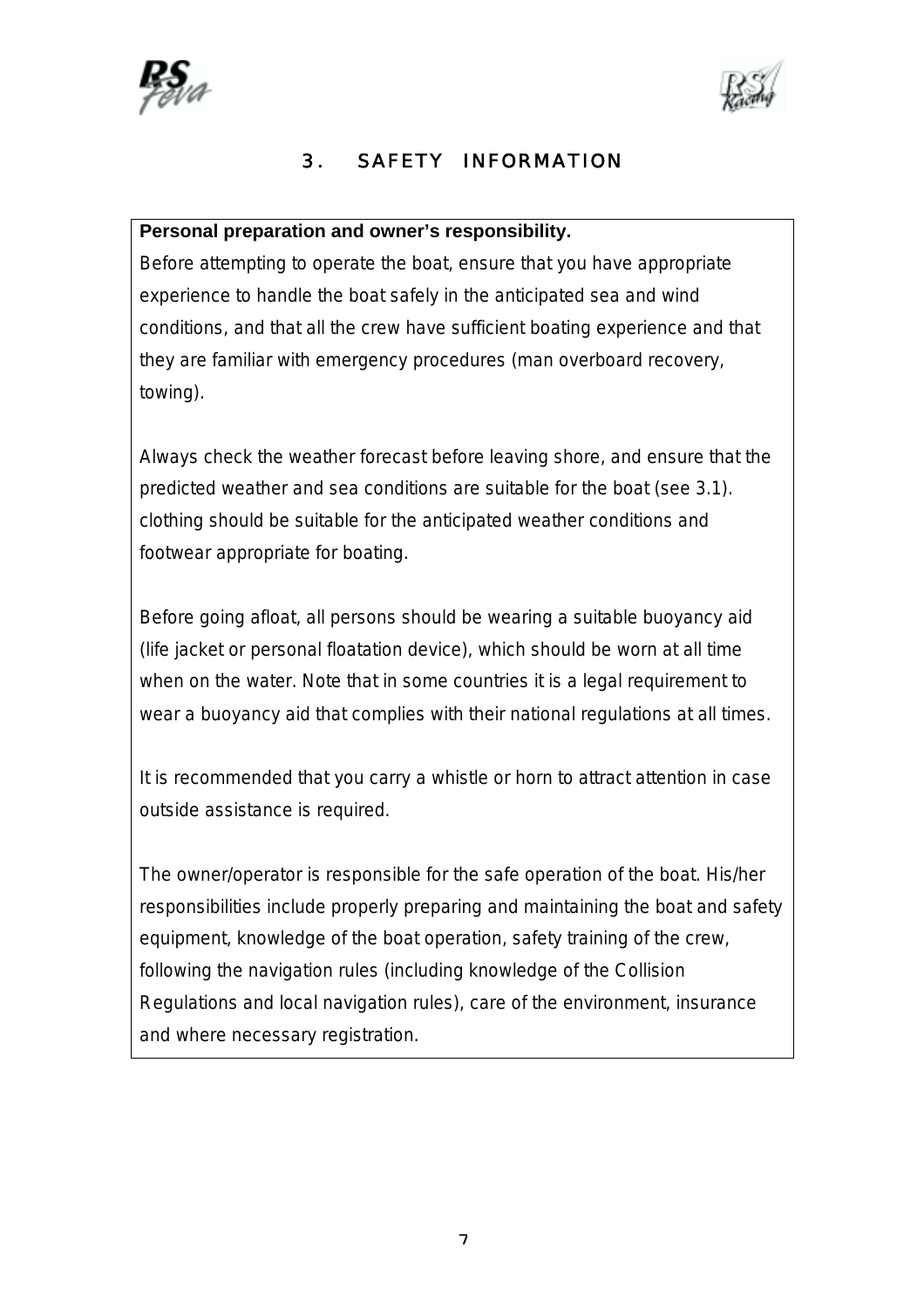



The RS Feva is a Design Category C boat. The definition of this category is:

| $\bullet$ . | Design Category:         | $C - 'inshore'$                              |
|-------------|--------------------------|----------------------------------------------|
| $\bullet$   | Description of Use:      | Designed for voyages in costal waters, large |
|             |                          | bays, estuaries, lakes and rivers.           |
|             | Wind Force:              | Up to, and including Beaufort force 6.       |
|             | Significant Wave Height: | up to, and including 2 m.                    |

The RS Feva complies with this design category, subject to:

- The crew having suitable skill and experience.
- Satisfactory construction and maintenance of the boat and its equipment.

Users of this boat are advised that:

- All crew should receive suitable training.
- The boat should not carry more than the maximum load.
- Any water in the hull should be kept to a minimum.
- Stability is reduced by any weight added high up.

# 3.2 Loading.

The RS Feva is designed to be sailed by no more than 3 people. However it is recommended that you do not exceed the maximum loading of 225 kg, including any equipment added to the basic rigged boat, e.g. an anchor. To enable the boat to be righted safely the minimum recommended crew weight is 40 kg.

All the crew and equipment should be evenly distributed to ensure that the boat is upright and approximately level. Heavy items, such as an anchor, should be securely fixed to avoid movement when underway.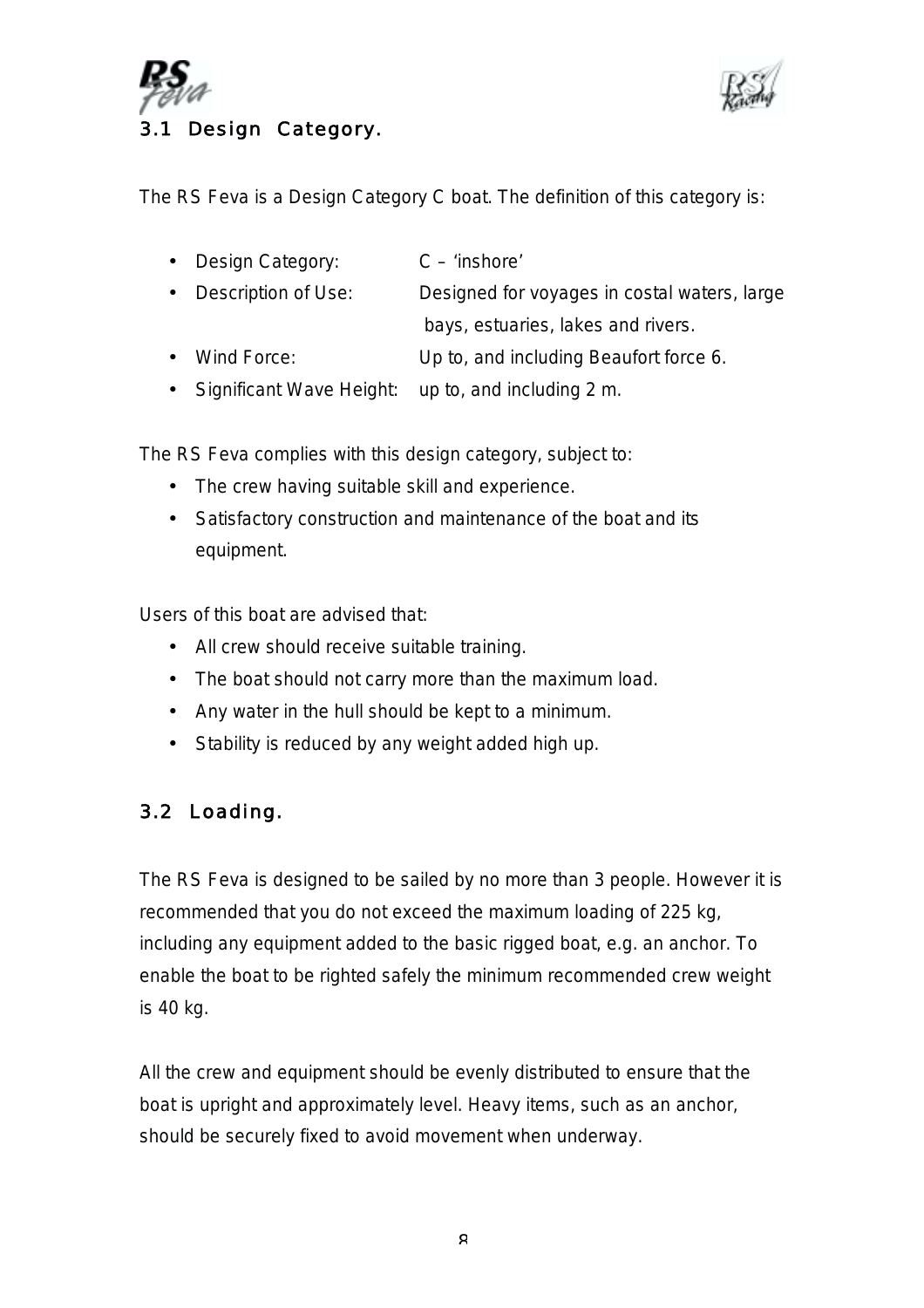



It is your responsibility to ensure that all necessary safety equipment is obtained for the type of sailing you are participating in and it is readily accessible on board while the boat is in operation.

# **HINT**

We recommend that you sail in a location where there is adequate rescue cover, should you get into any difficulty, especially whilst learning to sail your new boat.

# 3.4 Capsize Recovery.

No matter how stable and secure your RS Feva feels on the water, a capsize will be inevitable. Properly handled a capsize can be fun and definitely not something to worry about. Like everything it is best to practice on a quieter day, and preferably with a safety boat to hand.

# Recovery technique.

As the boat capsizes, you should endeavour to fall cleanly into the water, trying to avoid catching sheets or toestraps as you fall. You should initially ensure that:

- 1. If you are using the spinnaker that it is fully recovered in the chute.
- 2. The main and jib sheets are both uncleated.

# WARNING

**If the boat has capsized "on top" of you, or "to windward" as it is known, there is more chance of the boat inverting and you should ensure that you and your crew are well clear as the boat fully inverts.**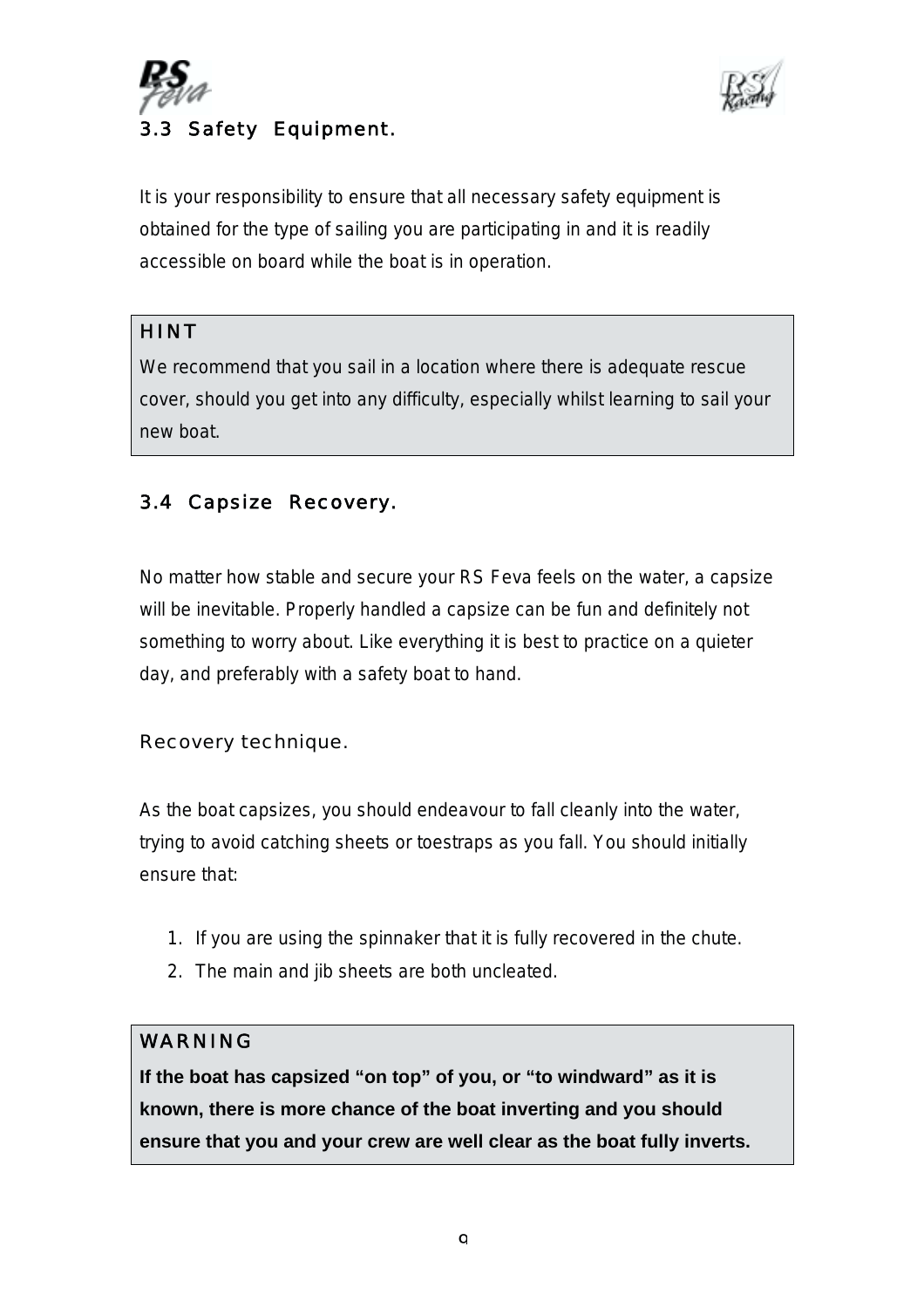



If are sailing with a crew, he or she should swim round to the bow, and hang onto the tackbar or the rope handle, whichever is fitted. Then you should proceed round to the transom where the righting line is stowed. Unclip the "high side" righting line, and keep hold of it as you proceed around the rudder to the centreboard area. If the boat has inverted the righting line is easier to locate.

### If the boat has inverted:

The righting line will help you climb onto the hull if it is inverted, it being best to use the line across the hull. Stand on the underneath of the gunwhale (now facing upwards), adjacent to the centreboard, where there is a grippy surface for feet or knees. Pull on the righting line from across the upturned hull and as the boat starts to come back up try to work your way up the hull and onto the centreboard, as it comes horizontal. Do not worry if you are unable to do so.

### If the boat is on its side:

Hold the righting line as high up as you can, and brace your feet against the hull, and pull. The boat will start to come upright, and as it does work your hands up the righting line towards the gunwhale.

### **WARNING**

**If the mast is lying into the wind as you pull it up the boat will flip up quickly and you should be aware to work your way up the righting line to the gunwhale a bit quicker.**

Once the boat is upright and you are in the water holding the righting line, you can either pull the gunwhale down to you, grab the toestrap and haul yourself in or go around to the transom and climb in over there. The rope handle on the gunwhale can help you back on board, not forgetting to go over the transom bridle, which should be loose enough to push down against the deck. To make all this easier, if you have a crew, who would have been holding the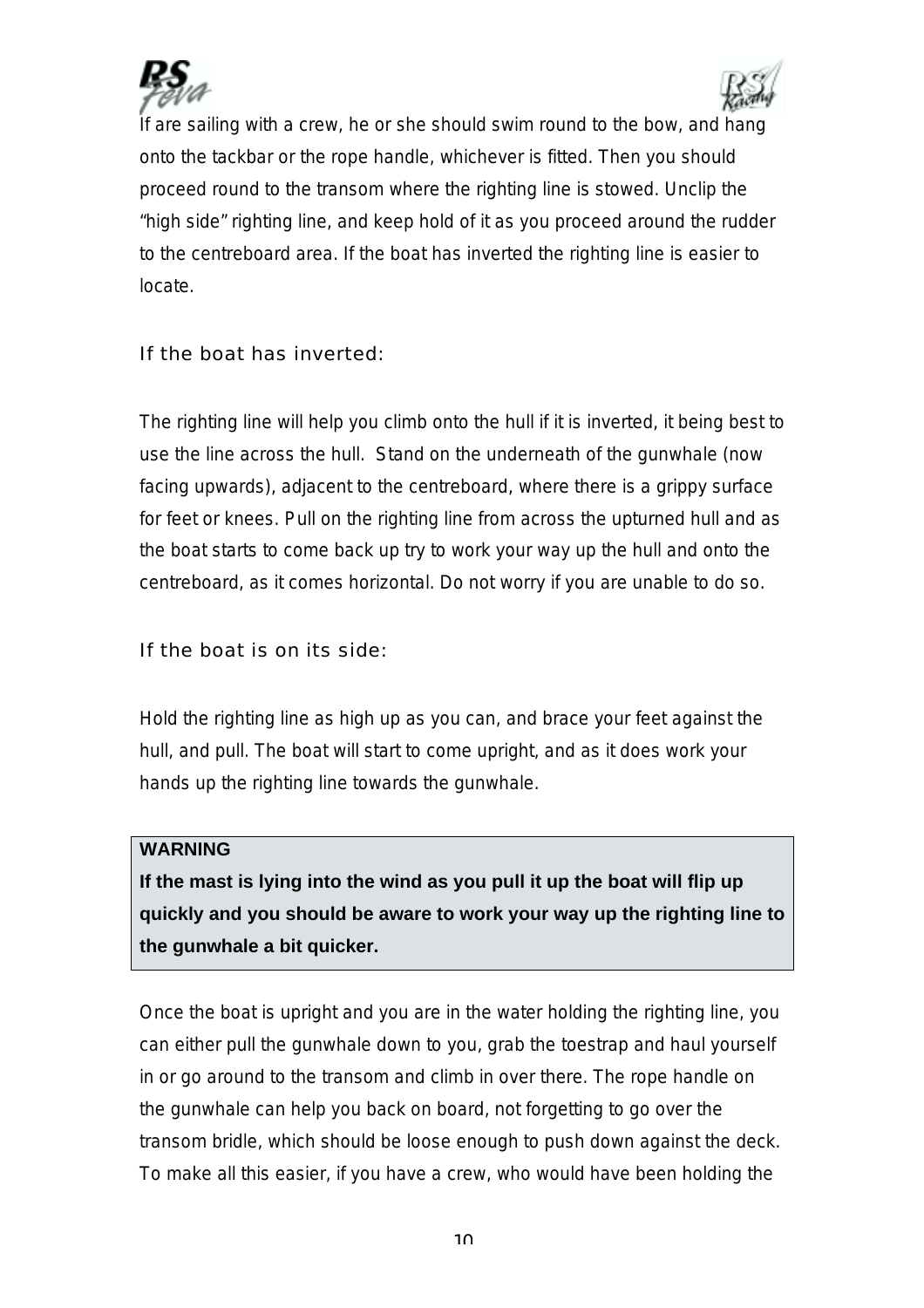



bow during the righting process, should take over holding the righting line next to the gunwhale while you get in the boat. Once in the boat the crew can be assisted to follow suit and climb back aboard.

If you did manage to get onto the centreboard as the boat came up from full inversion, or if you were nimble enough to hop over onto the board as the boat capsized, then it is a simple case of pulling on the line (or just the gunwhale if you are heavy enough), and hopping in as the boat comes upright. "Sprawling in" is often a more accurate term, but the net effect is that you end up in the boat without falling back into the water! Effecting the "dry" capsize, where you manage to hop on the board as you go over and then back into the boat as it comes upright is the ultimate goal that will come with practice!

Getting going again:

Once you are back aboard you will find the water quickly drains out the transom or down the centreboard case. It is worth taking time to sort yourself out, clipping the righting line(s) back on at the transom, and securing them in the notch just below the gunwhale at the transom corner. Congratulations on a successful recovery!

# 3.5 Air Tank.

The RS Feva is equipped with a sealed buoyancy compartment just in case of capsize or swamping. The buoyancy compartment is formed by the hull and deck mouldings and consequently the following points should be noted:

- ! **Do not puncture the buoyancy compartment.**
- ! **Should the buoyancy compartment become punctured, do not use the boat until the compartment is properly repaired. If in any doubt, contact RS Racing for repair details.**
- ! **It is against class rules to add any fittings; you may have to replace fittings from time to time. Ensure that all fastenings are resealed properly using an appropriate sealant. If in any doubt, contact RS Racing for details.**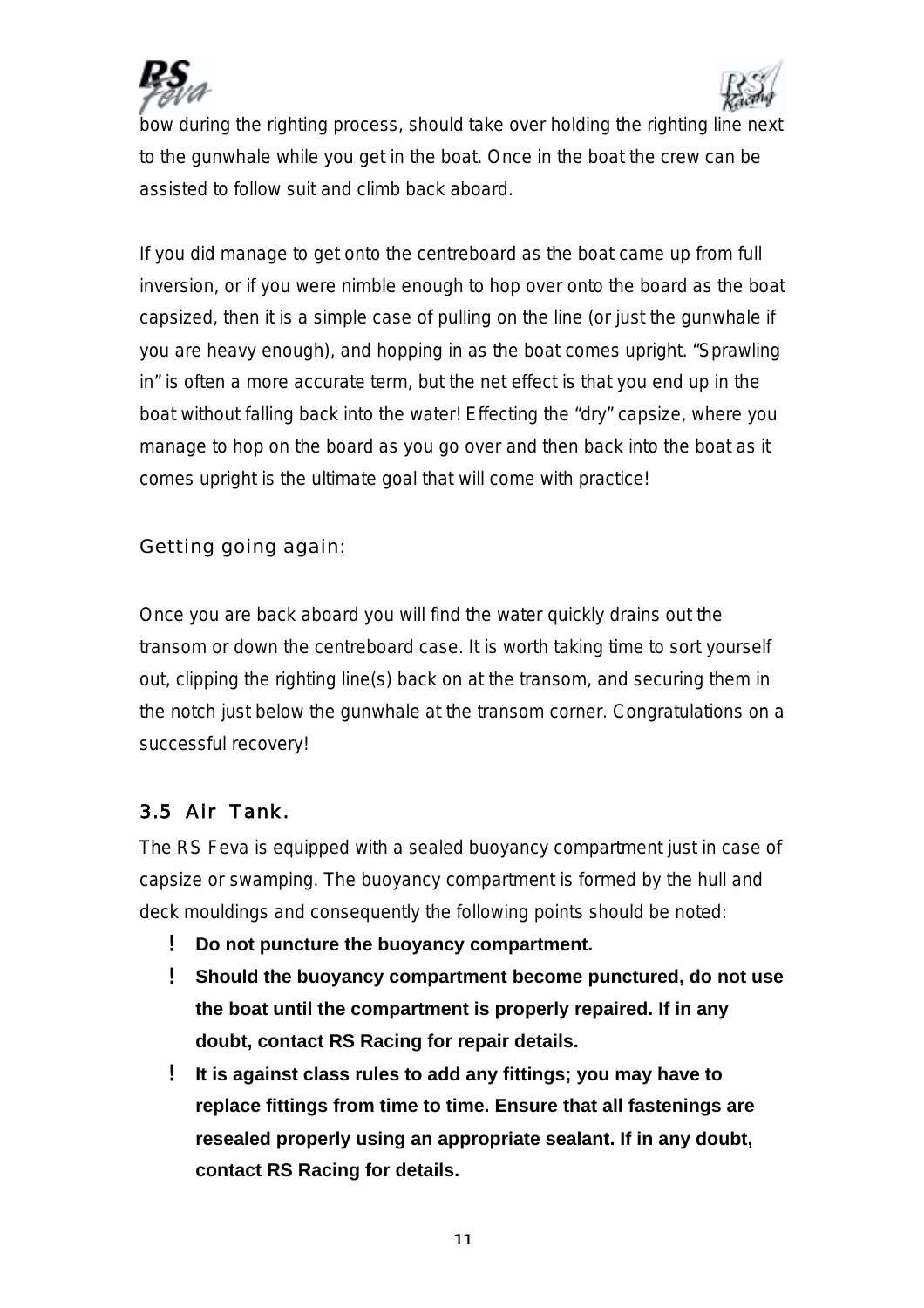



# 3.6 Man Overboard Prevention and Recovery.

# Working deck.

The working deck of the RS Feva, which is intended to be occupied when the boat is afloat, is the areas covered with a none slip coating (as seen in picture 3.1). These areas are:

- The entire cockpit floor, including kick-blocks and daggerboard case, from the aft end up to the mast foot.
- The top surface and outside edge of the side deck from the aft end to the recess for the shroud points.
- The central thwart can also be used as a place to sit. It is not recommended that this is used as somewhere to stand as it does not have a non-slip texture and may be slippery.

### Crew overboard recovery.

The RS Feva is designed to be sailed by up to three people. However, it can be sailed single-handed. If sailing alone it is recommended that you ensure adequate safety cover is in attendance before launching.

Should you fall overboard, whilst sailing alone, the boat will soon capsize allowing you to swim to it and follow the righting from capsize procedures previously mentioned in this manual.

To recover a crew member from the water:

- The helm should bring the boat just downwind of the person in the water.
- The helm should balance the boat, using a combination of body weight movement and sail pressure.
- The crew should board the boat via the windward gunwale with the help of another member of the crew. Or it may be easier to board over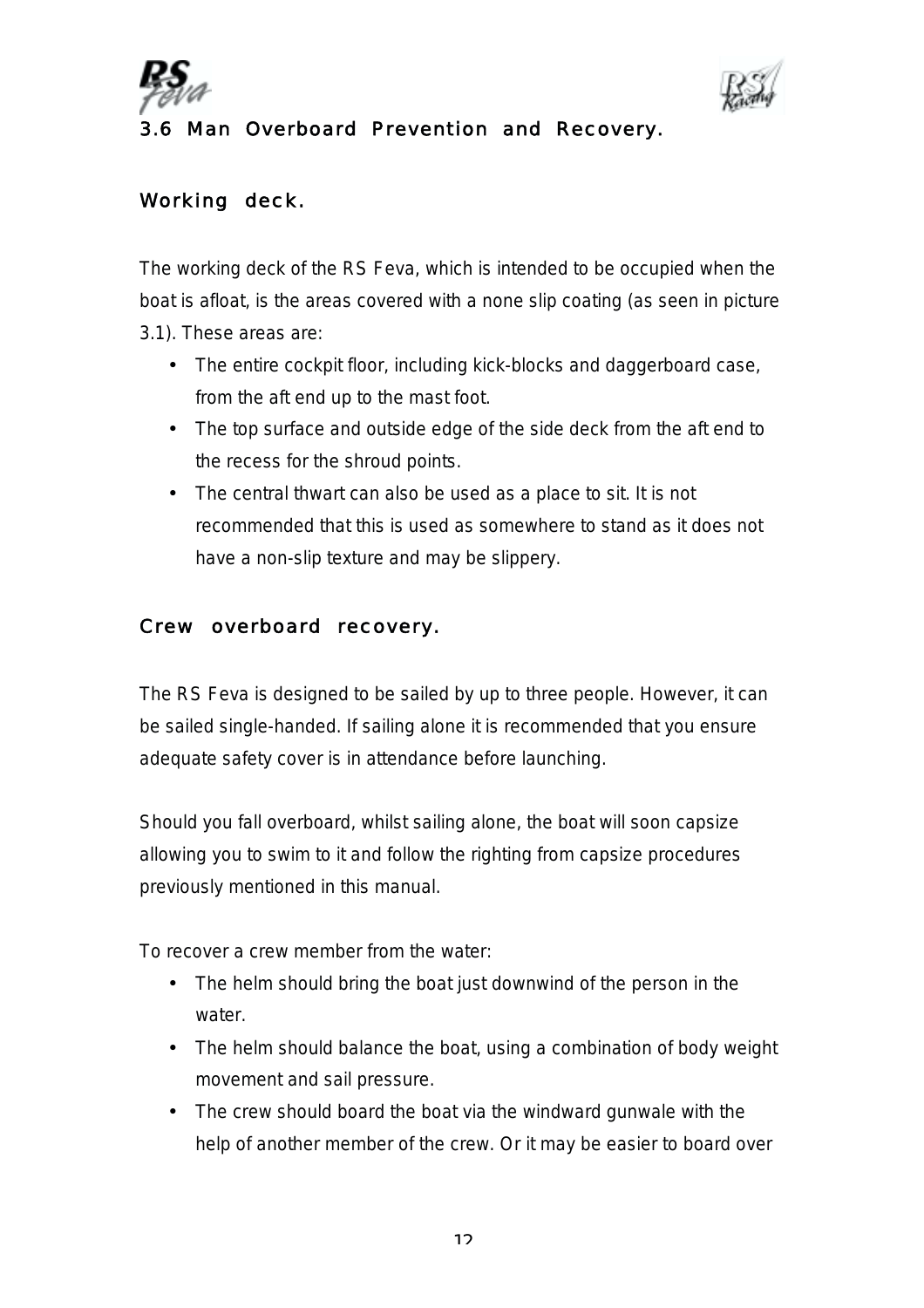



the transom using the mainsheet strop or the handles (if fitted) to help yourself back into the boat.

# HINT

By completing a recognised sailing instruction course, you will learn how to recover a man over board quickly and effectively. We recommend attending a sailing course if you have not already done so.

# 3.7 Use of an Outboard Engine.

**The RS Feva is not designed or equipped for use with an outboard engine and is not capable of modification to be safely used with an outboard engine.**

# 3.8 Towing, Anchoring, Mooring and Trailing.

# Towing.

Should it become necessary to tow your RS Feva, you should follow the procedure below:

### **Feva S**

- Secure the towing line around the mast as low down to the mast gate as possible. If the mast has failed, then the tow line can be tied to the lifting handle in the front of the boat.
- Lower or stow the mainsail.
- Fully raise or remove the daggerboard.
- Stay at the tiller. In the event of rudder loss, sit well aft.

### **Feva XL**

- Secure the towing line around the tack bar.
- Lower and stow all sails
- Fully raise or remove the daggerboard.
- Stay at the tiller. In the event of rudder loss, sit well aft.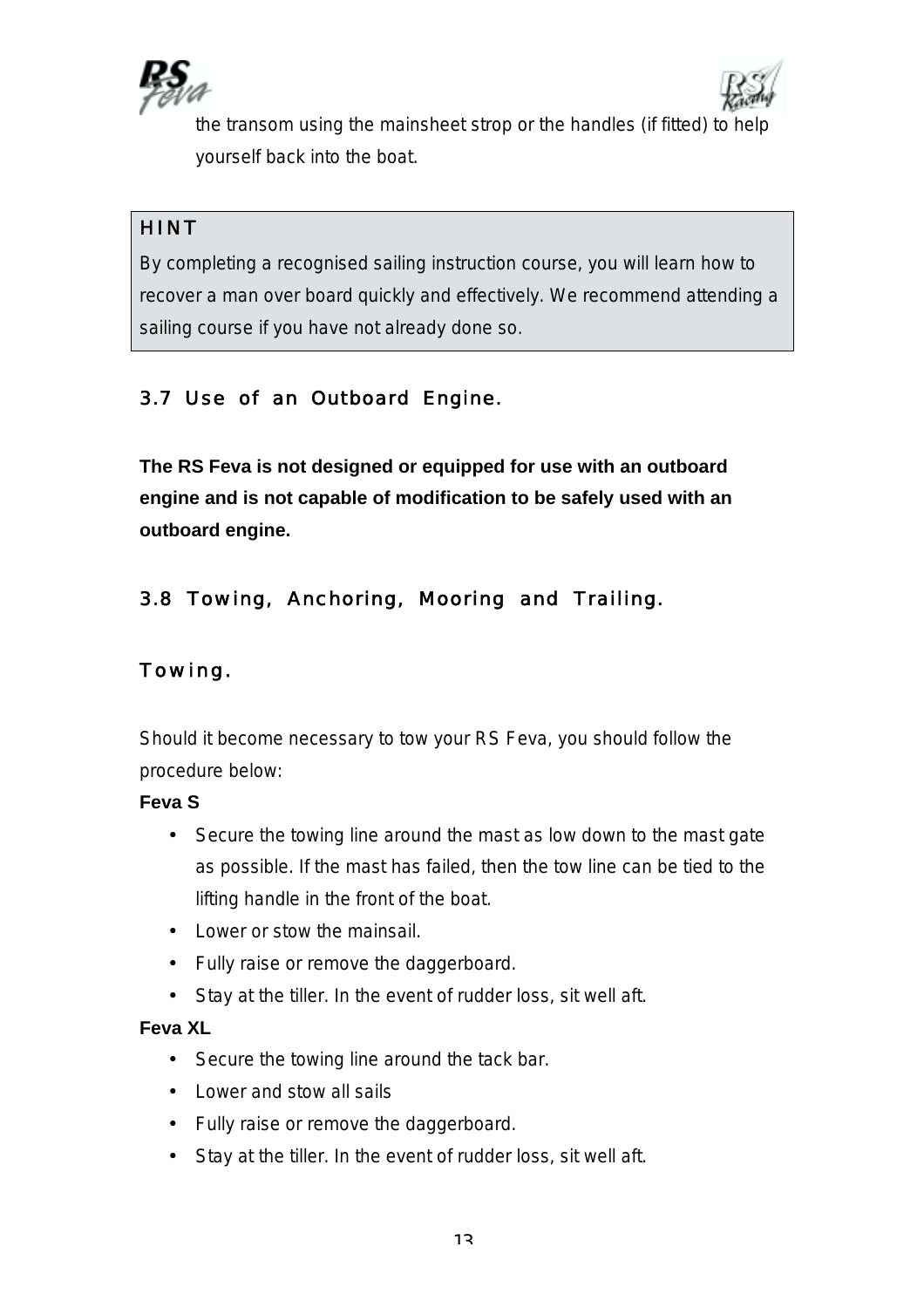



# Anchoring.

The RS Feva can be anchored for short periods of time. If anchoring is going to be attempted, then we recommend attending a sailing course to learn how to anchor safely.

If you do wish to anchor your RS Feva, the anchor line should be secured round the base of the mast (Feva S) or around the tack bar (Feva XL). The sails shold be lowered or securely stowed and the rudder and daggerboard raised completely.

# REMEMBER

An anchor is a heavy piece of equipment so you must ensure that you are not overloading your Feva and that it is securely stowed to prevent it damaging the boat or you!

# Mooring.

The RS Feva can be moored on a buoy or a pontoon for short periods. When mooring on a buoy, ensure the mooring line is securely fastened to the forward carry handle (Feva S) or round the tack bar (Feva XL) as seen in picture 3.2.

When mooring along side a pontoon, a mooring line can be attached to either the forward carry handle (Feva S) or round the tack bar (Feva XL) and around the aft end of the rear toestraps. Always remember to use some padding between your Feva and the object you are mooring against!

# Trailing.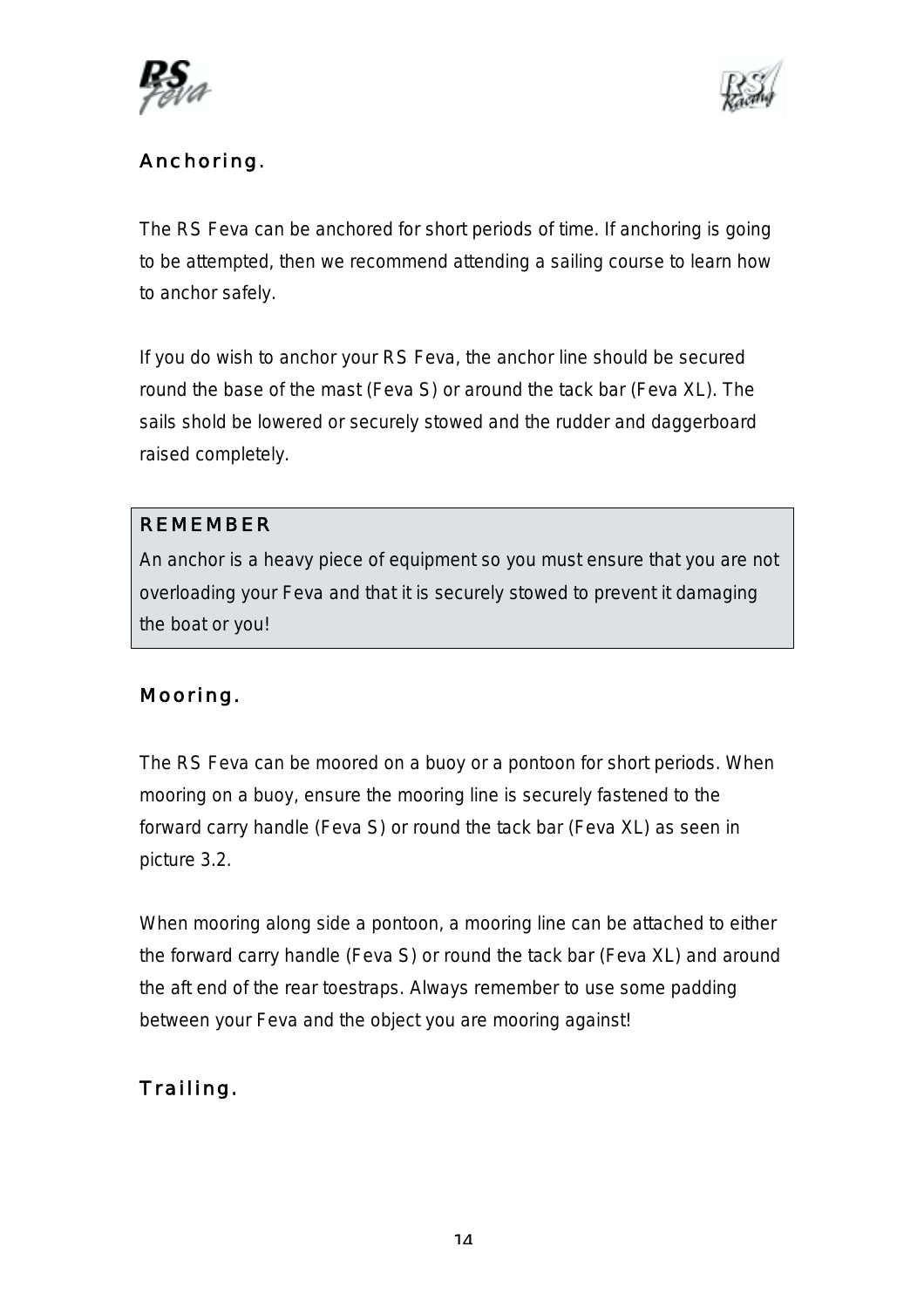



The RS Feva can be trailed behind the majority of cars or can be carried on the roof. When transporting a Feva on the roof of a car we recommend the use of the RS Feva folding launching trolley because the overall weight of the RS Feva and standard launching trolley could be over the limit for the car. So an RS Feva folding trolley can easily be carried in the smallest of cars.

When trailing your RS Feva you should only use an approved trolley and road base. Tying down the boat to its trailer is important because too much or too little tension could result in damage. Follow the instructions below for safe trailing:

- Ensure the boat is located correctly on the trolley, with the gunwale supports up under the gunwales and the bow located in the bow snubber of the trolley.
- Ensure the trolley is properly located on the road base and the retaining pin is fitted.
- Tie the boat down to the trailer at the bow and across the middle. You only need to apply sufficient tension to hold the boat in contact with the trolley supports. Use padding material where any straps touch the deck.

# **HINT**

It is always a good idea to tie the boat down when it is left in the dinghy compound to prevent any damage to you boat, or any other, in the event of strong winds.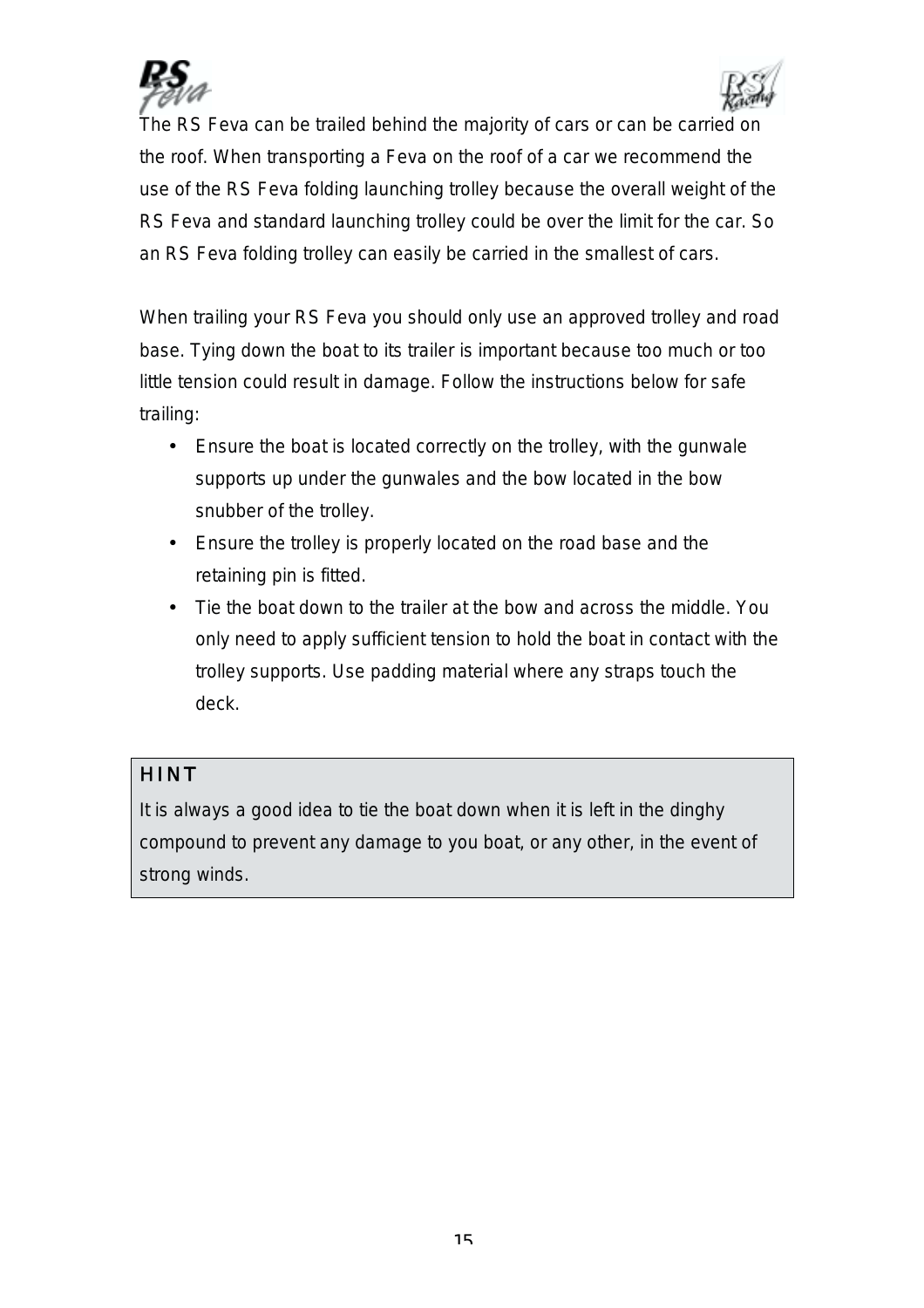

# 4. COMMISSIONING



# 4.1 Preparation.

Your RS Feva comes complete with all the components necessary to take the boat sailing. In order to commission it, you will need the following tools:

- Pliers or a shackle key.
- PVC (electricians) tape.

You may require other tools later, should you wish to make any settings or tuning adjustments to the boat and rig.

**DO NOT use a knife or other sharp object to cut through packaging containing parts – you may damage the contents.**

Whilst your RS Feva has been carefully prepared, it is important that new owners should check shackles and knots are tight. This is especially important when the boat is new, as travelling can loosen seemingly tight fittings and knots. It is also important to regularly check such items prior to sailing.

# 4.2 Unpacking.

Having unpacked your RS Feva you should check that you have all the items listed below and in picture 4.1 and picture 4.2 before throwing away any of the packing as there may be some small items still wrapped.

- 1 x RS Feva hull.
- 1 x top mast section.
- 1 x lower mast section
- $\cdot$  1 x boom.
- 1 x rudder.
- 1 x rudder stock.
- 1 x tiller extension.
- 1 x dagger board.
- 1 x main sail (reefing mainsail or 3 batten mainsail).
- $\cdot$  1 x rope pack consisting of: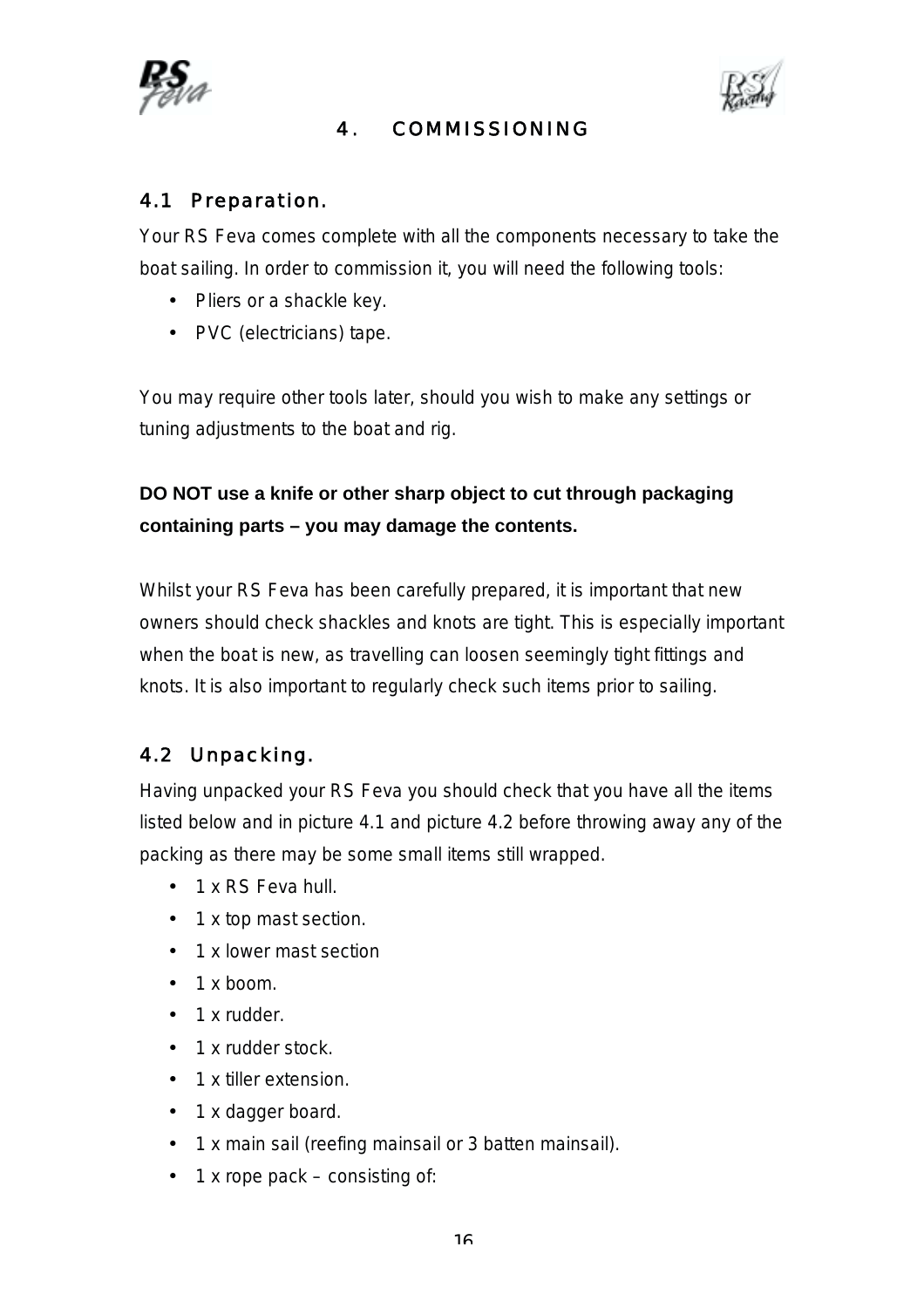



- o 1 x mainsheet.
- o 1 x outhaul.
- o 1 x outhaul shockcord.
- o 1 x main halyard and Inglefield clip.
- o 1 x kicking strap.
- o 1 x rudder downhaul and block.
- o 1 x dagger board handle.
- o 1 x boom strop.



Picture 4.1 – Feva equipment.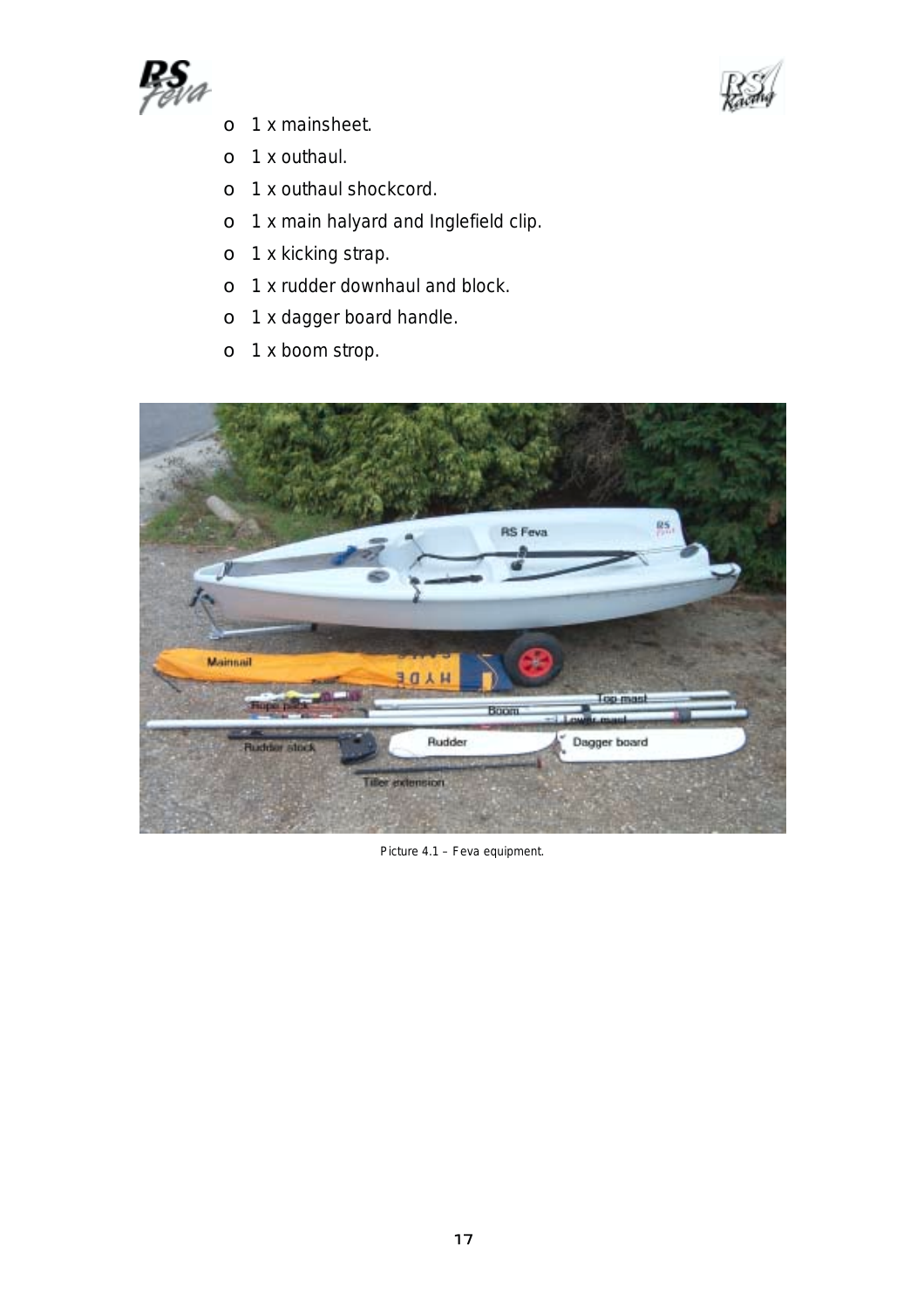





Picture 4.2 – Feva rope pack

Jib pack (optional).

The jib pack is an option on the Feva S but comes as standard on the Feva

XL. The pack contains:

- 1 x Feva jib.
- 2 x Feva shroud.
- 1 x shroud shackle.
- 1 x jib halyard block.
- 1 x jib rope pack containing:
	- o 1 x jib halyard.
	- o 1 x jib sheet.
	- o 1 x jib halyard block tie.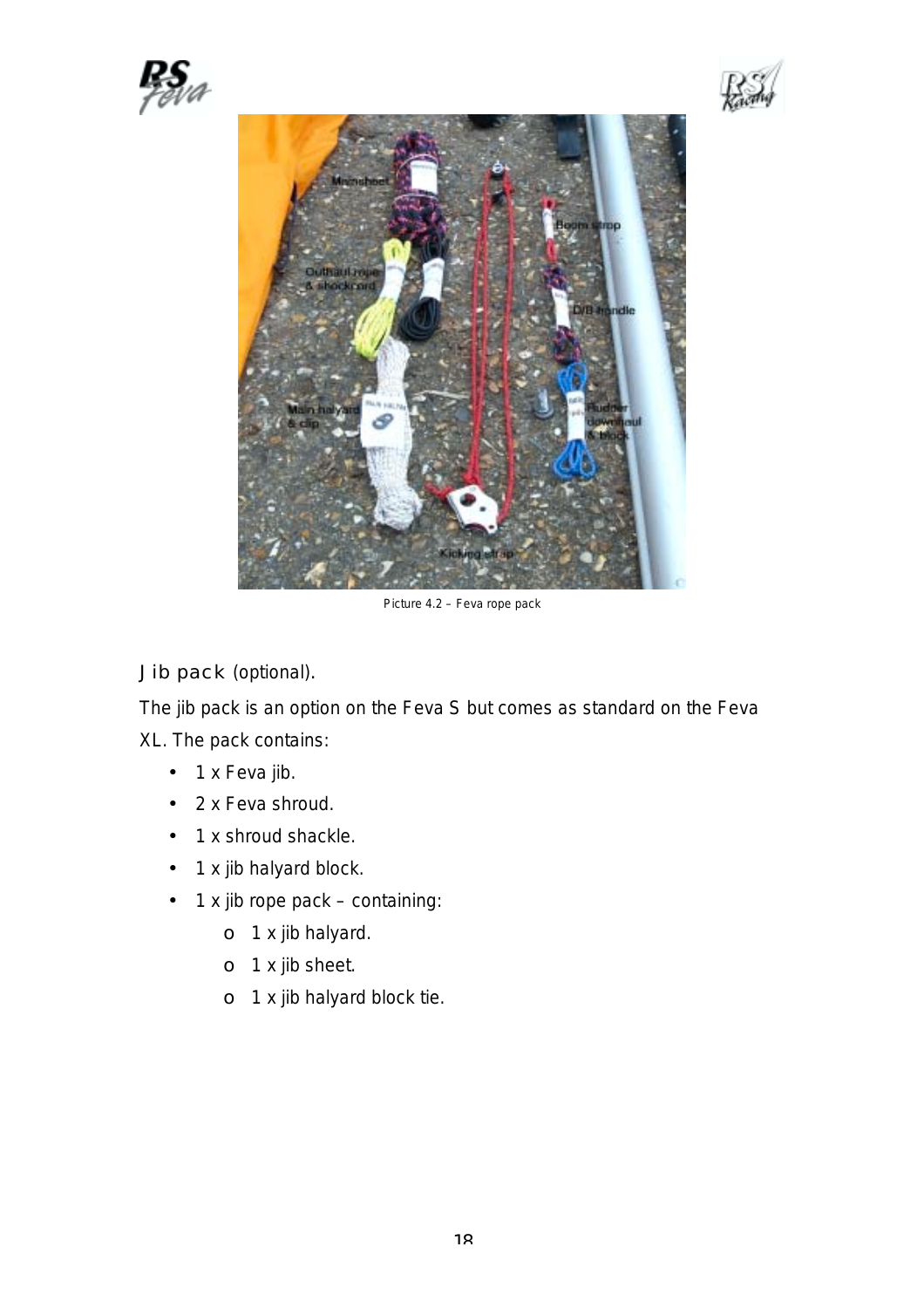





Picture 4.3 – Feva jib pack

Gennaker pack (optional).

The gennaker pack is an option on the Feva S but comes as standard on the Feva XL. The pack contains:

- 1 x Feva gennaker.
- 1 x gennaker halyard block with shackle.
- 1 x gennaker sheet.



Picture 4.4 – Feva gennaker pack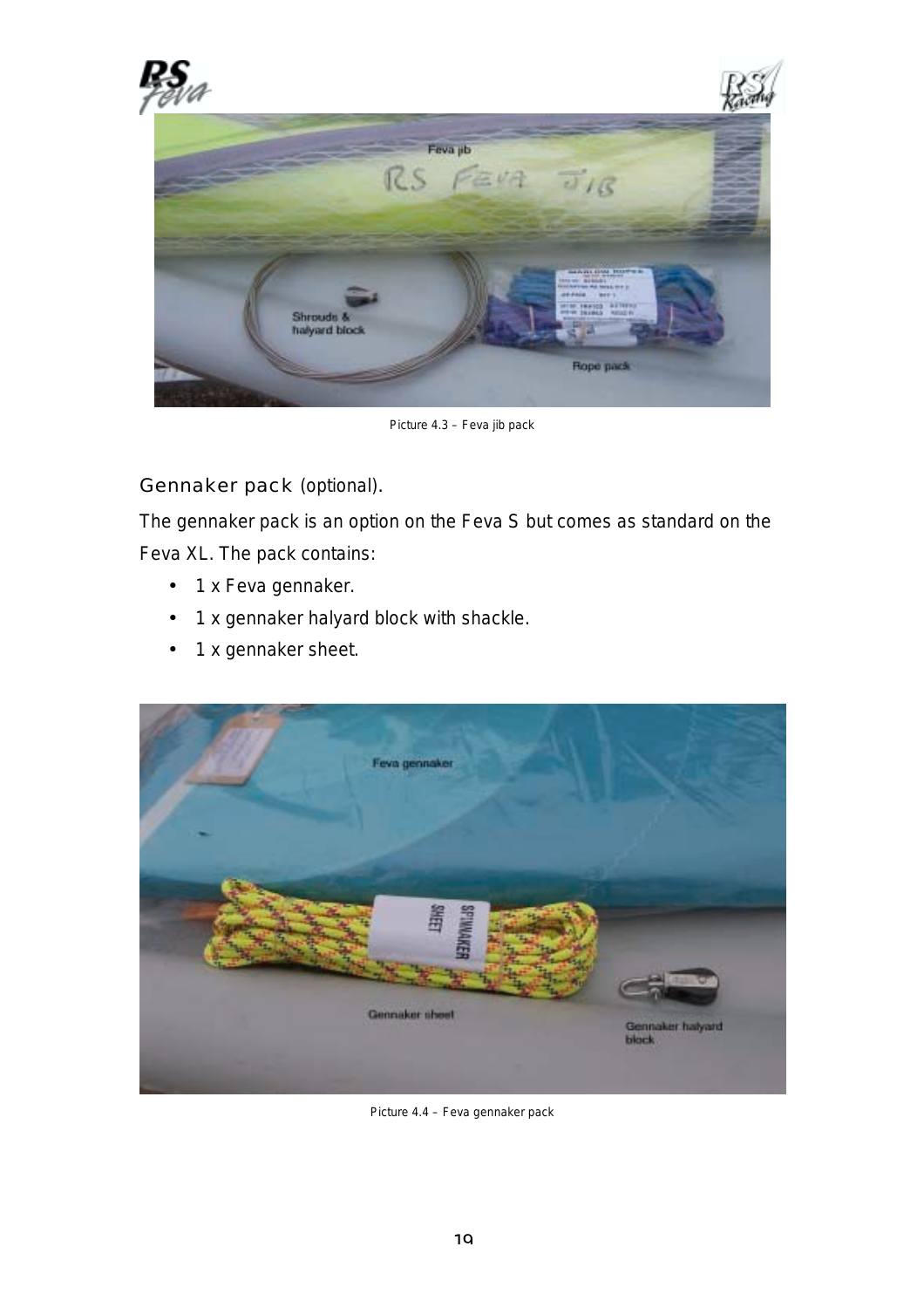



# 4.3 Rigging the mast.

**If you have the jib and gennaker kits, please refer to section 4.9 (rigging the jib) and 4.10 (rigging the gennaker) before stepping the mast in the boat.**

To complete this section, you will need:

- The top mast.
- The lower mast.
- The main halyard.
- 1) Place the top mast and lower mast on the ground, in line with each other.
- 2) Slide the inner sleeve of the top mast inside the lower mast (see picture 4.5).
- 3) Push the two mast sections together (see picture 4.6). The angle of the cut should ensure that the mast track of the two sections aligns.



#### Picture 4.5 – joining the mast



Picture 4.6 – a joined mast

- 4) Uncoil the main halyard.
- 5) Thread one end through the bullseye at the top of the mast (see picture 4.7).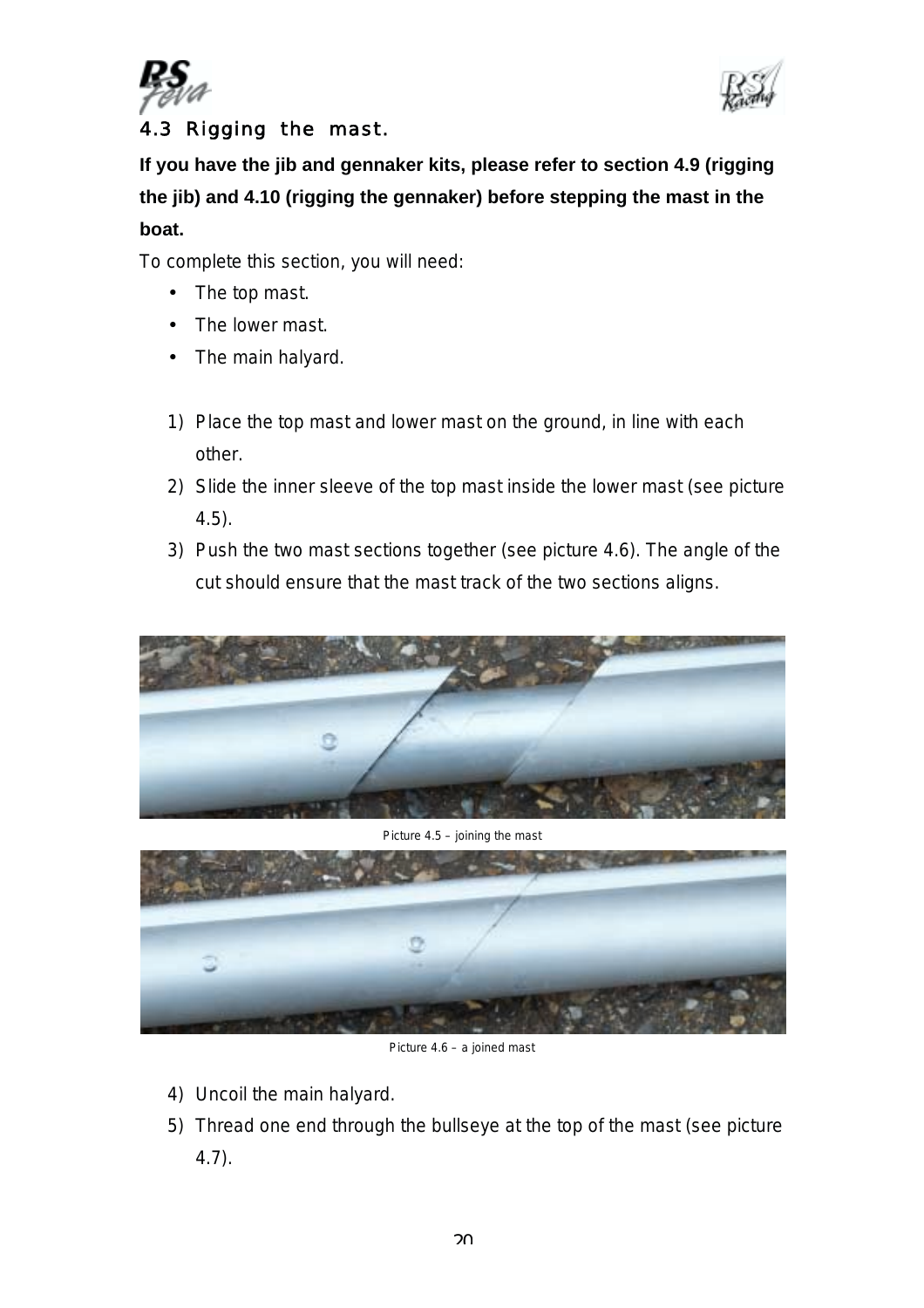



6) Run both ends of the main halyard to the bottom of the mast and tie in place (this prevents them from disappearing back up the mast!).



Picture 4.7 – threading the main halyard.

Now the mast is ready to be put up in the boat, or *stepped*.

### REMEMBER

If you are rigging the jib and gennaker packs, you will need to read sections 4.9 and 4.10 before going on to 'stepping the mast'.

# 4.4 Stepping the mast.

The mast gate pin.

The mast gate pin is already fitted to your Feva. The pin has a small locking mechanism on the bottom to prevent it from falling out. To close the mechanism (as seen in picture 4.8):

- 1) Push the small tang round 90º to the pin.
- 2) Push the tang across until it clicks into place.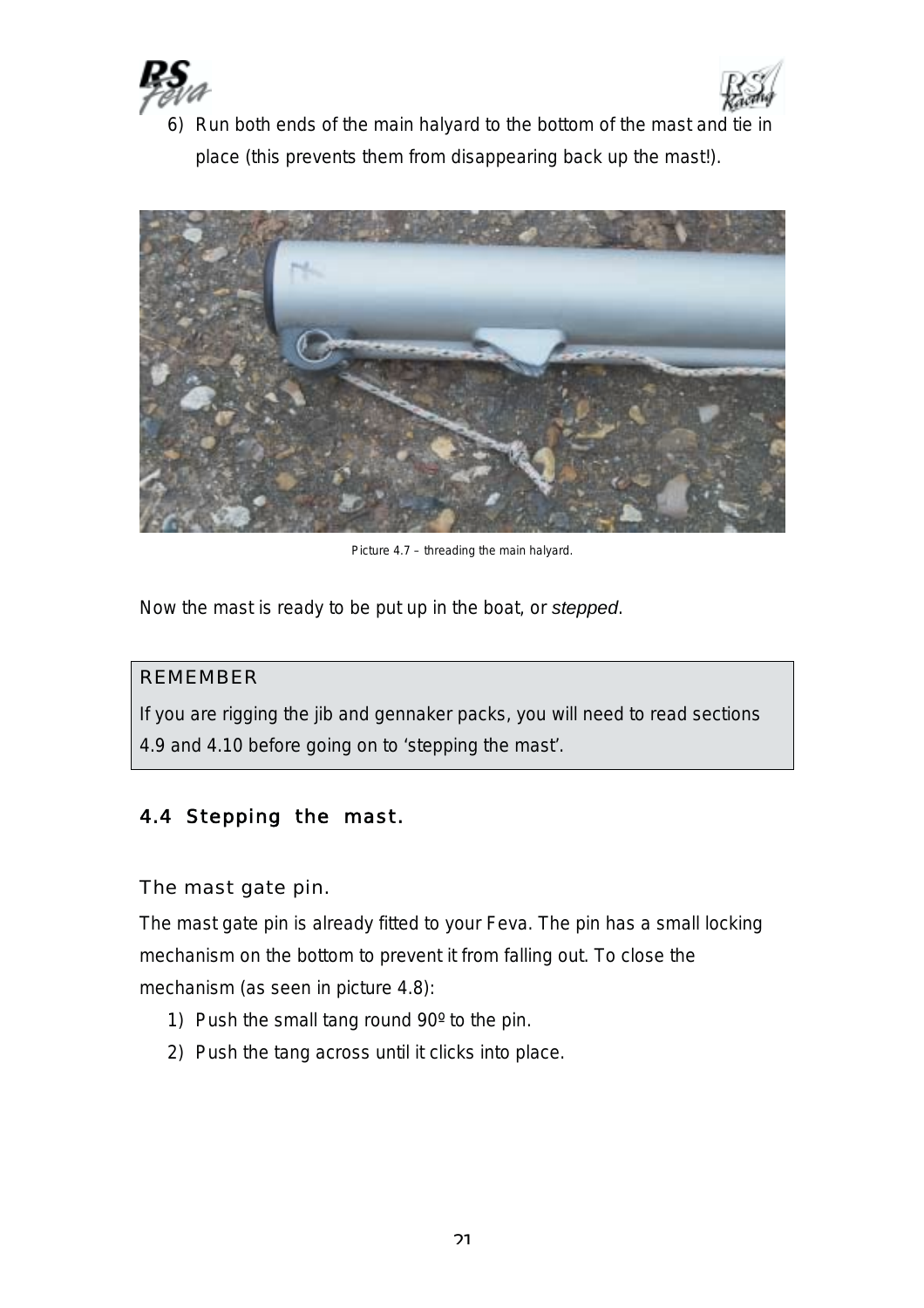

Pin open 190° Pin closed

Picture 4.8 – the mast gate pin.

Opening the mast gate is the exact opposite of closing. The mast gate pin must be in the open position to be able to remove it from the hole.

- 1) Remove the mast gate pin from the hole and open the mast gate (see picture 4.9).
- 2) Lay the mast along the boat with the mast foot in the mast well (see picture 4.10).
- 3) Stand the mast up. The mast foot should slide down the mast well and sit comfortably in the mast cup. The lip on the lower mast collar should be under the foredeck/mast gate.
- 4) Close the mast gate, ensuring that you have not trapped any ropes in it (see picture 4.11).
- 5) Push the mast gate pin back into the hole and close the mechanism, as shown above.



Picture 4.9 – the open mast gate.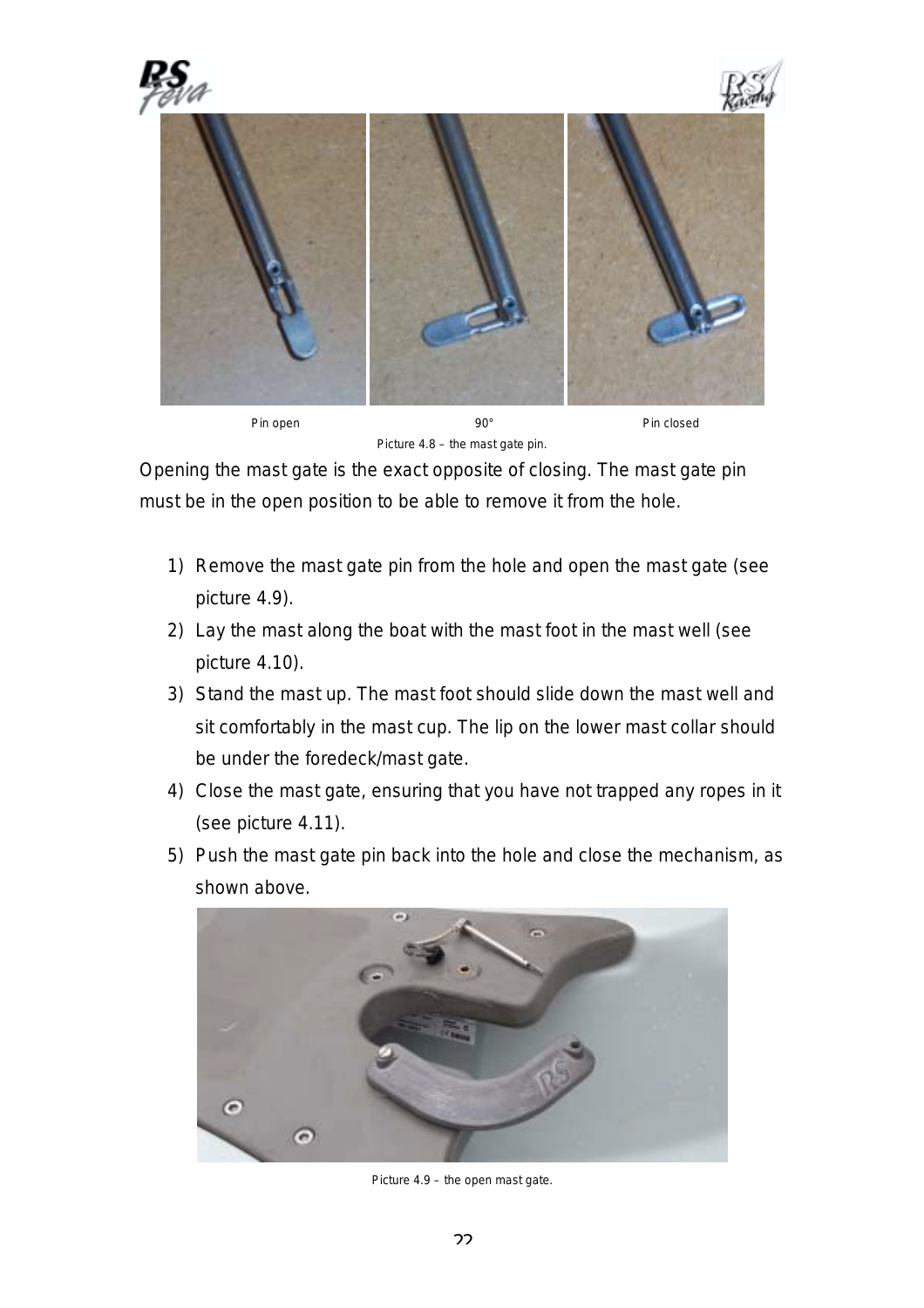





Picture 4.10 – the mast foot in the mast well.



Picture 4.11 – the mast up with the gate closed.

# 4.5 Rigging the boom.

To complete this section, you will need:

- The boom.
- The outhaul.
- The outhaul elastic.
- The kicking strap.
- The boom strop.
- 1) Take one end of the outhaul and thread it through the metal eye at the back end of the boom (see picture 4.12).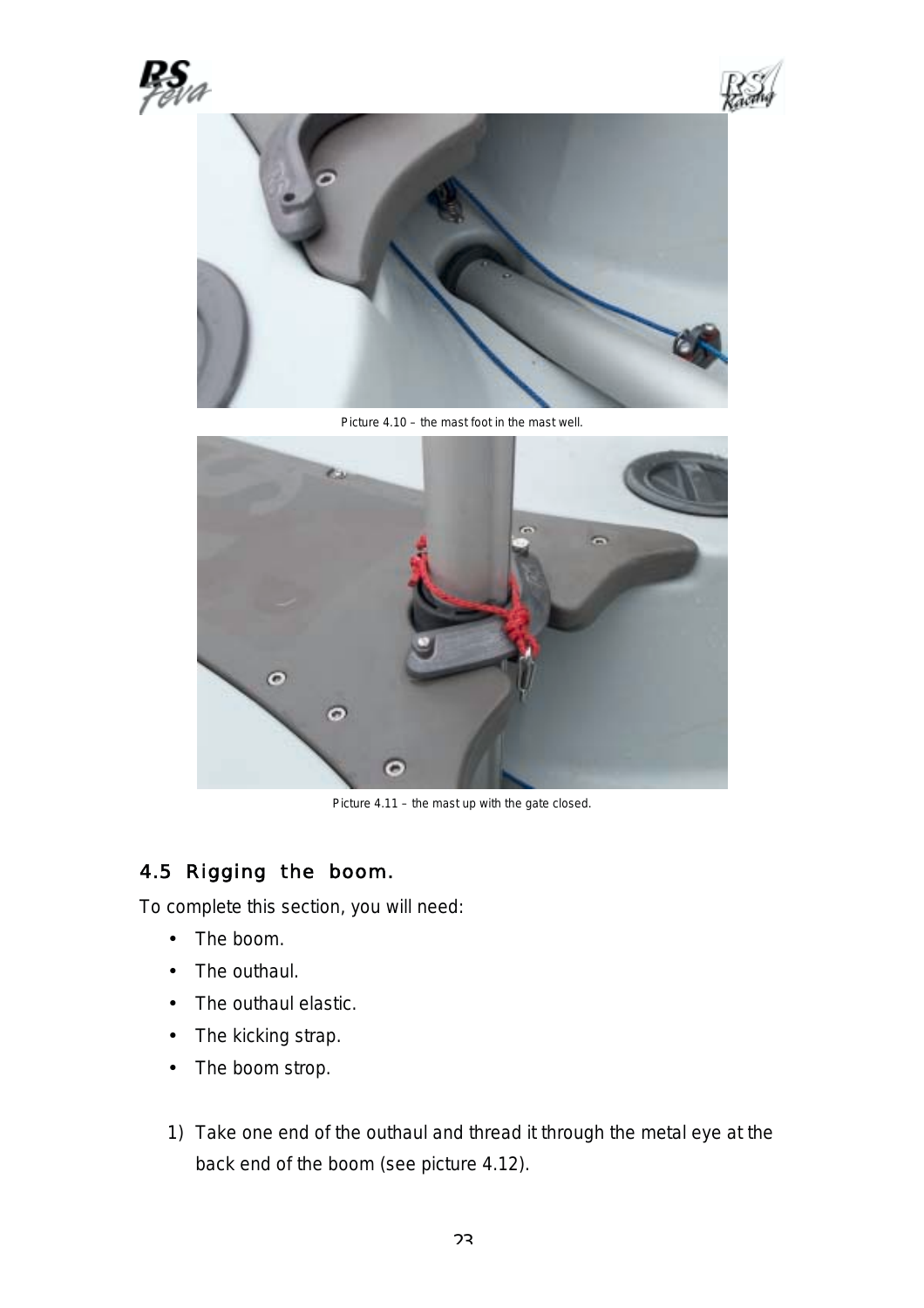



- 2) Then tie this end onto the hook part of the mainsail clew ring (also see picture 4.12).
- 3) Take the other end of the outhaul and pass it through the cleat mounted on top of the boom.
- 4) Tie the end of the outhaul to an end of the outhaul elastic (see picture 4.13).
- 5) Take the other end of the outhaul elastic and thread it through the plastic bullseye (also see picture 4.13) at the front end of the boom……
- 6) ……then run the end of the elastic back along the top of the boom, through the piece of black webbing and tie it off the metal eye at the back end of the boom from part 1.



Picture 4.12 – the back end of the boom.



Picture 4.13 – the front end of the boom and gooseneck.

7) Take the boom strop and tie a small knot in one end.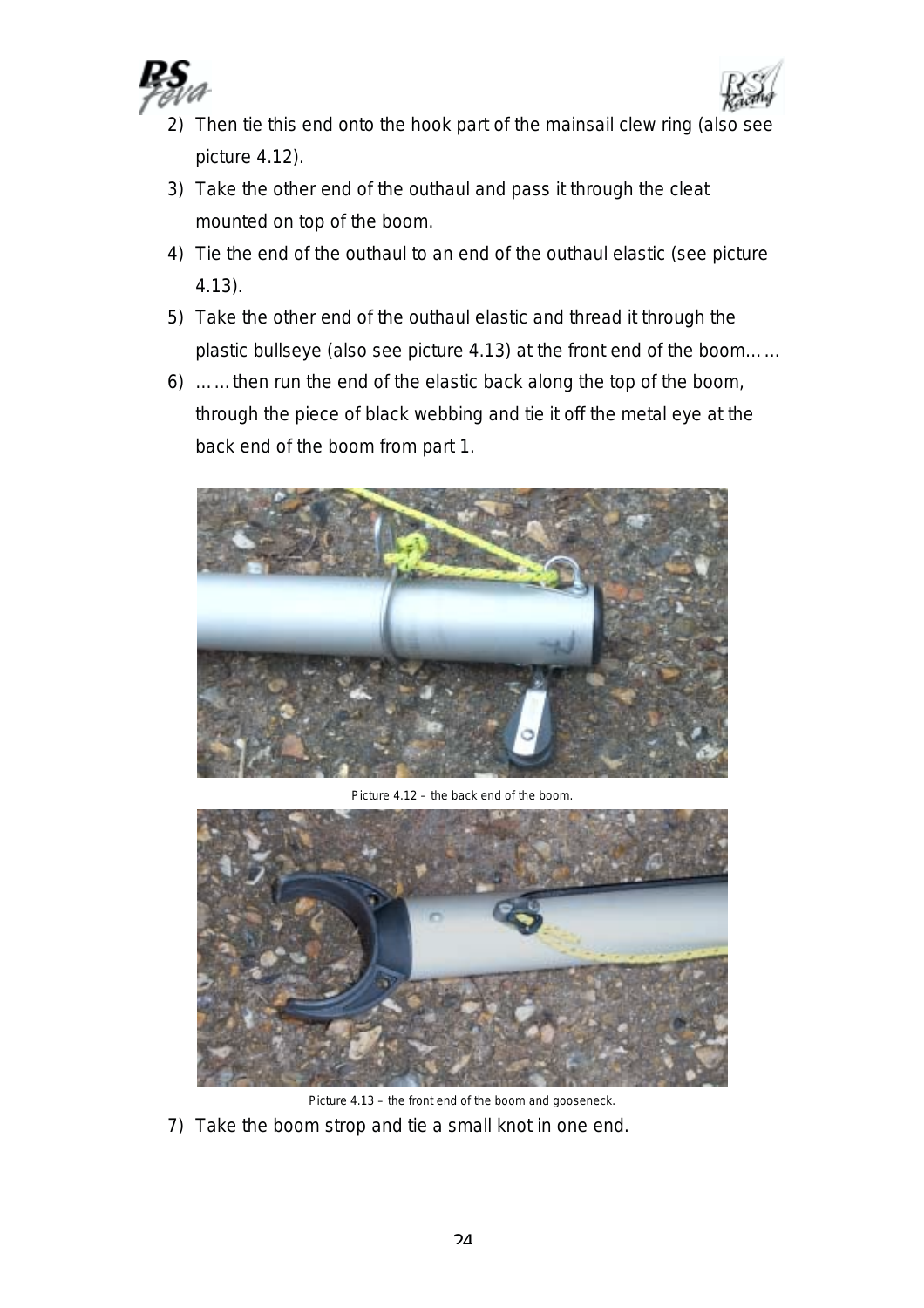



- 8) Thread the other end through the small metal eyelet on the top of the boom, about 50 cm from the front end.
- 9) Then thread the end through the loop of the top block of the kicking strap system.
- 10) Finally, thread the end back through the eyelet on the boom but in the opposite direction to the other end (see picture 4.14).



Picture 4.14 – the kicking strap attached.

# 4.6 The daggerboard.

To complete this section, you will need:

- The daggerboard.
- The daggerboard handle.
- 1) Tie a 'figure 8' knot in one end of the daggerboard handle.
- 2) Pass the other end through one hole in the top of the daggerboard.
- 3) Then pass the end through the other hole in the top of the daggerboard, making sure to pass it through the same way as the other hole.
- 4) Tie a 'figure 8' knot in the end. There should be a knot on either side of the daggerboard (see picture 4.15).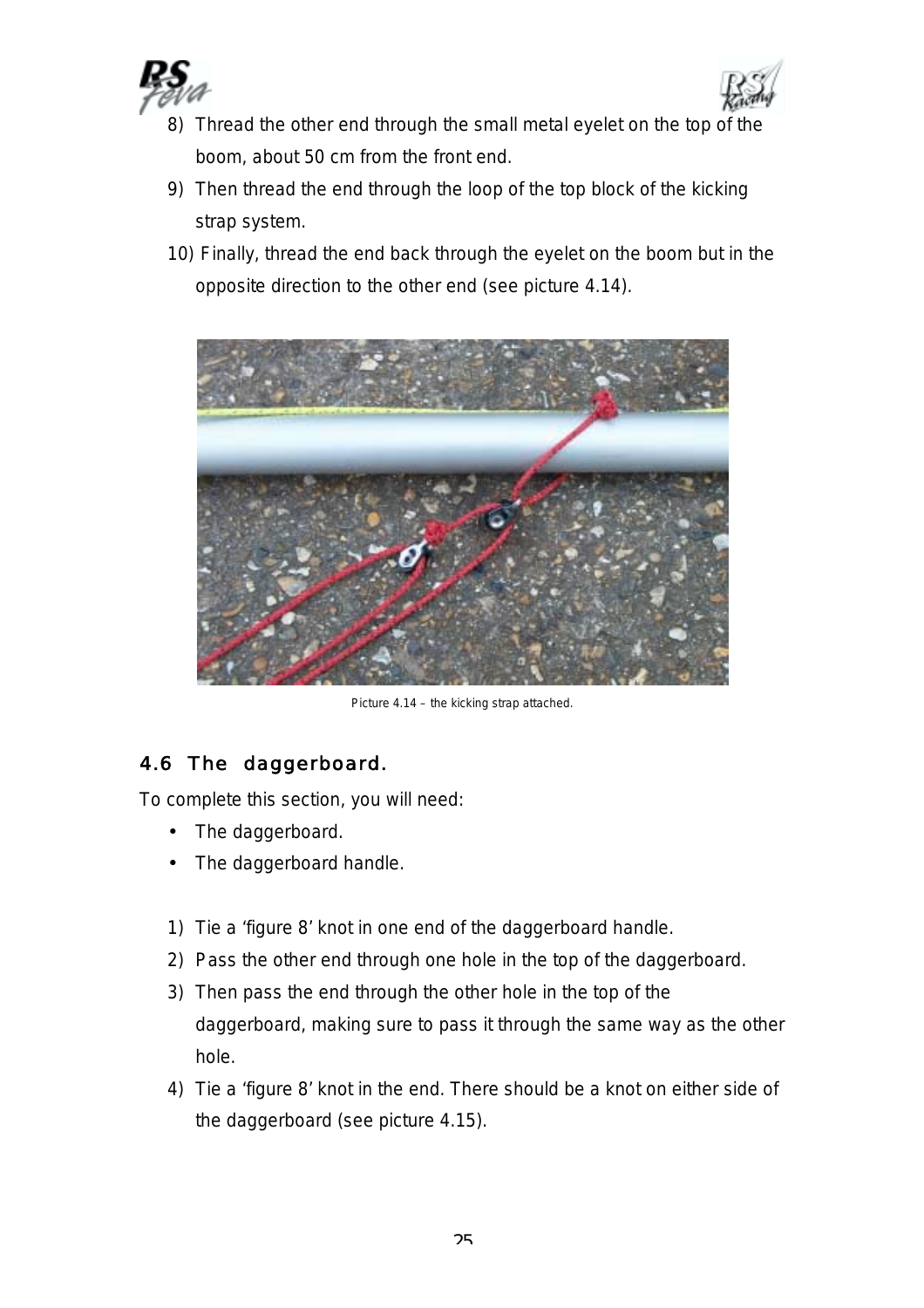

Picture 4.15 – the daggerboard handle.

# 4.7 The rudder.

To complete this section, you will require:

- The rudder.
- The rudder stock.
- The rudder downhaul and block.
- 1) Undo the plastic wing nut on the rudder stock and remove the bolt.
- 2) Slide the rudder into the stock making sure to feed the rope over the small roller fitted in the stock, and out under the tiller.
- 3) Line up the hole in the rudder with the hole in the rudder stock.
- 4) Push the bolt through the stock and rudder, making sure to line up the head of the bolt with the recess in the plastic washer. Also that the little lugs on the plastic washer line up with the holes in the stock. *It may need a little tap to get it through!*
- 5) Refit the plastic wing nut and tighten. The nut should be tight enough to stop the rudder slopping about in the stock, but not tight enough as to make it hard to rotate the rudder.
- 6) Tie the rudder downhaul block onto the rope that you threaded into the stock (see picture 4.16).
- 7) Take the rudder downhaul rope and tie one end to the cleat at the front end of the tiller.
- 8) Thread the other end through the rudder downhaul block and then back through the cleat (see picture 4.17).
- 9) Tie a nice stopper knot in the end.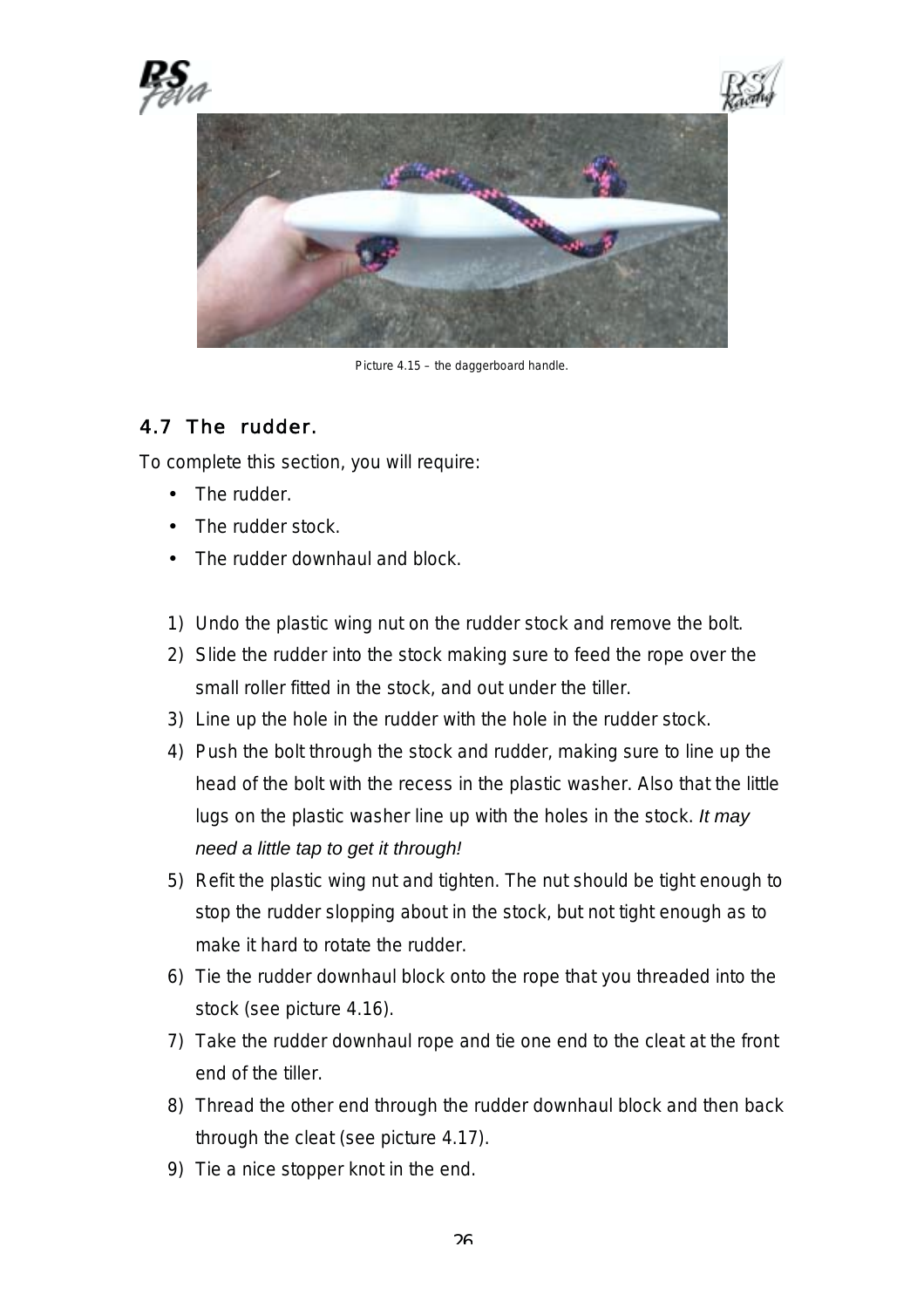





Picture 4.16 – the rudder fitted in the stock.



Picture 4.17 the rudder downhaul fitted.

# 4.8 Hoisting the mainsail.

To complete this section, you will need:

- The mainsail (either the reefing mainsail or the 3 batten mainsail).
- The Inglefield clip.
- The mainsheet.
- 1) Take the mainsheet and thread one end through the cleat and block in the centre of the boat.
- 2) Then thread it through the block in the middle of the boom, so that it runs backwards along the boom.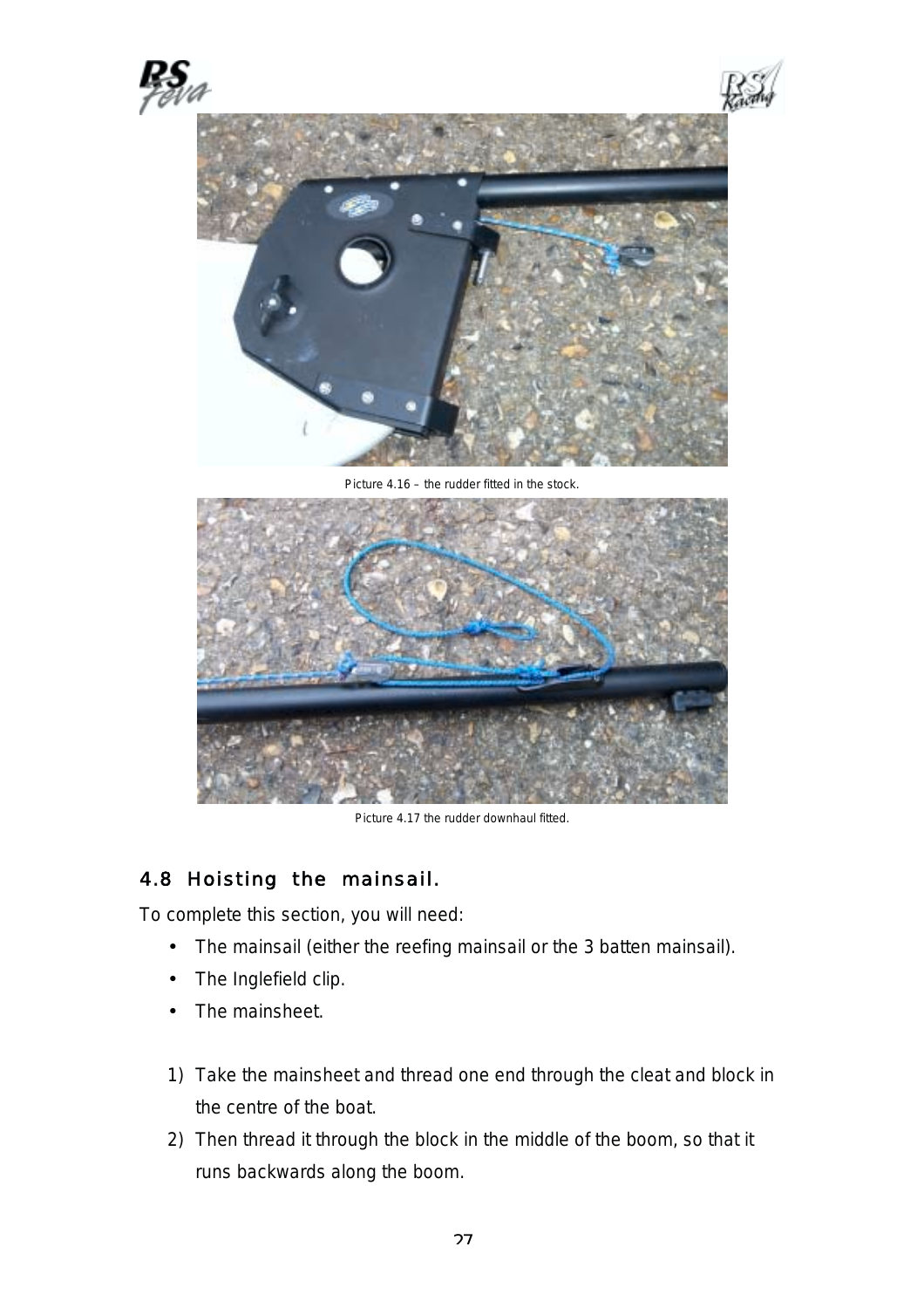



- 3) Thread it through the webbing loop on the bottom of the boom and through the block at the back end.
- 4) Tie the mainsheet to the loop in the middle of the mainsheet bridle at the back of the boat (see picture 4.18).



Picture 4.18 – the mainsheet bridle.

- 5) Unroll the mainsail.
- 6) Tie the end of the main halyard that comes down the mast from the bullseye (not from the cleat) to the top of the mainsail (see picture 4.19).



Picture 4.19 – tying the main halyard.

- 7) Put the top of the sail into the opening in the mast track, just above the gooseneck mast collar.
- 8) Holding the sail in line with the mast, pull on the other end of the main halyard.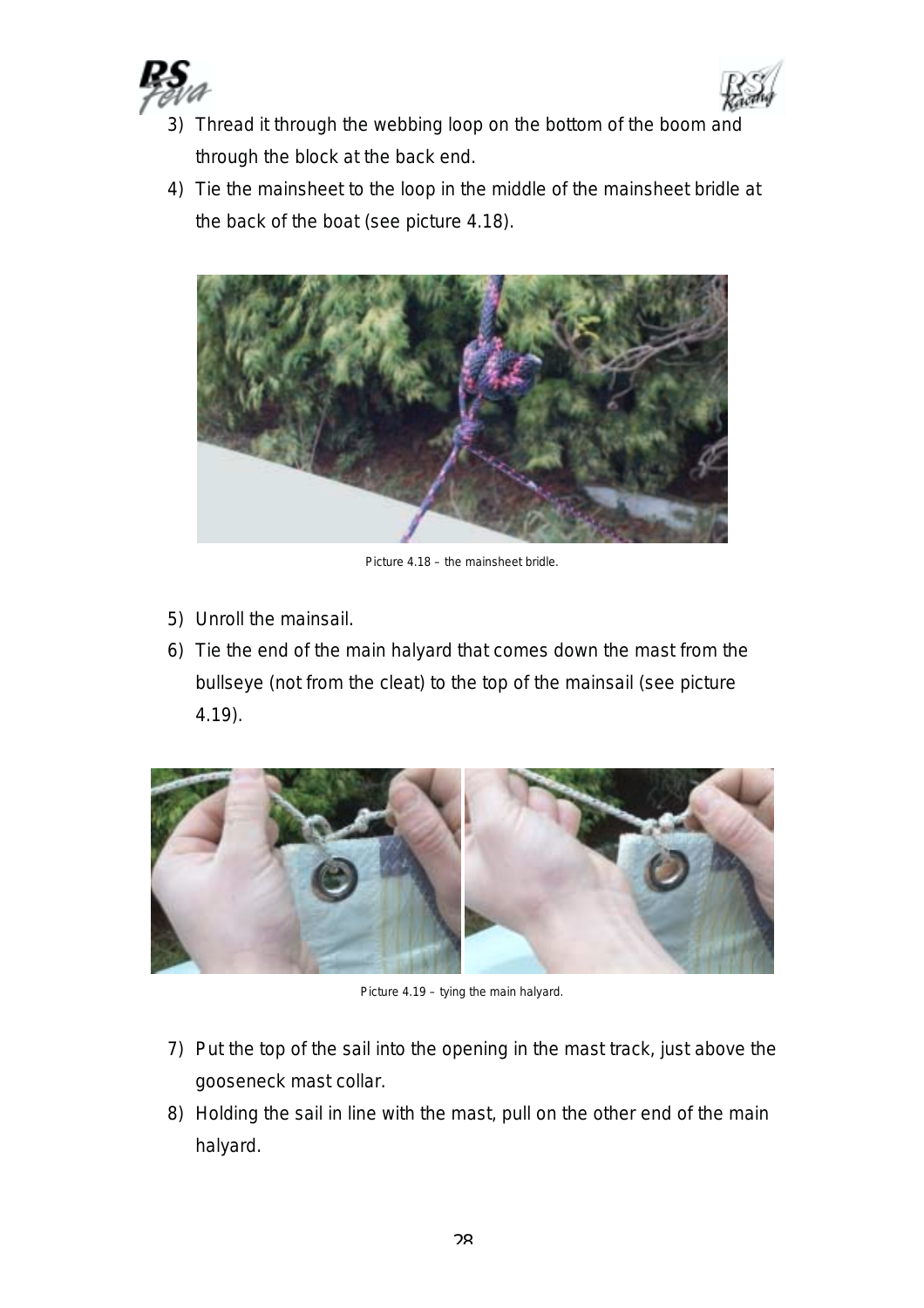



- 9) Pull the sail up to the top of the mast. You will need to keep the sail in line with the to make pulling it up easier, especially where the batten pockets are.
- 10) With the sail almost to the top, pull the halyard down the side of the mast so that the rope goes into the cleat at the top. Pull the halyard tight.
- 11) Take the Inglefield clip and thread the end of the halyard through the hole.
- 12) Clip the Inglefield clip to the one already by the mast gate.
- 13) Pull the halyard through the Inglefield clip until all the slack has been taken up. Tie a knot here to keep the clip in place.

*The Inglefield clips stop the halyard flopping around when the sail is hoisted. To lower the sail all you have to do is unclip the two clips and pull the sail down.*

- 14) Finally, coil up the halyard and stow it under the elastic under the foredeck.
- 15) Push the gooseneck onto the mast collar.
- 16) Hook the clew of the sail onto the hook at the end of the boom (see picture 4.20).



Picture 4.20 – the mainsail clew hook.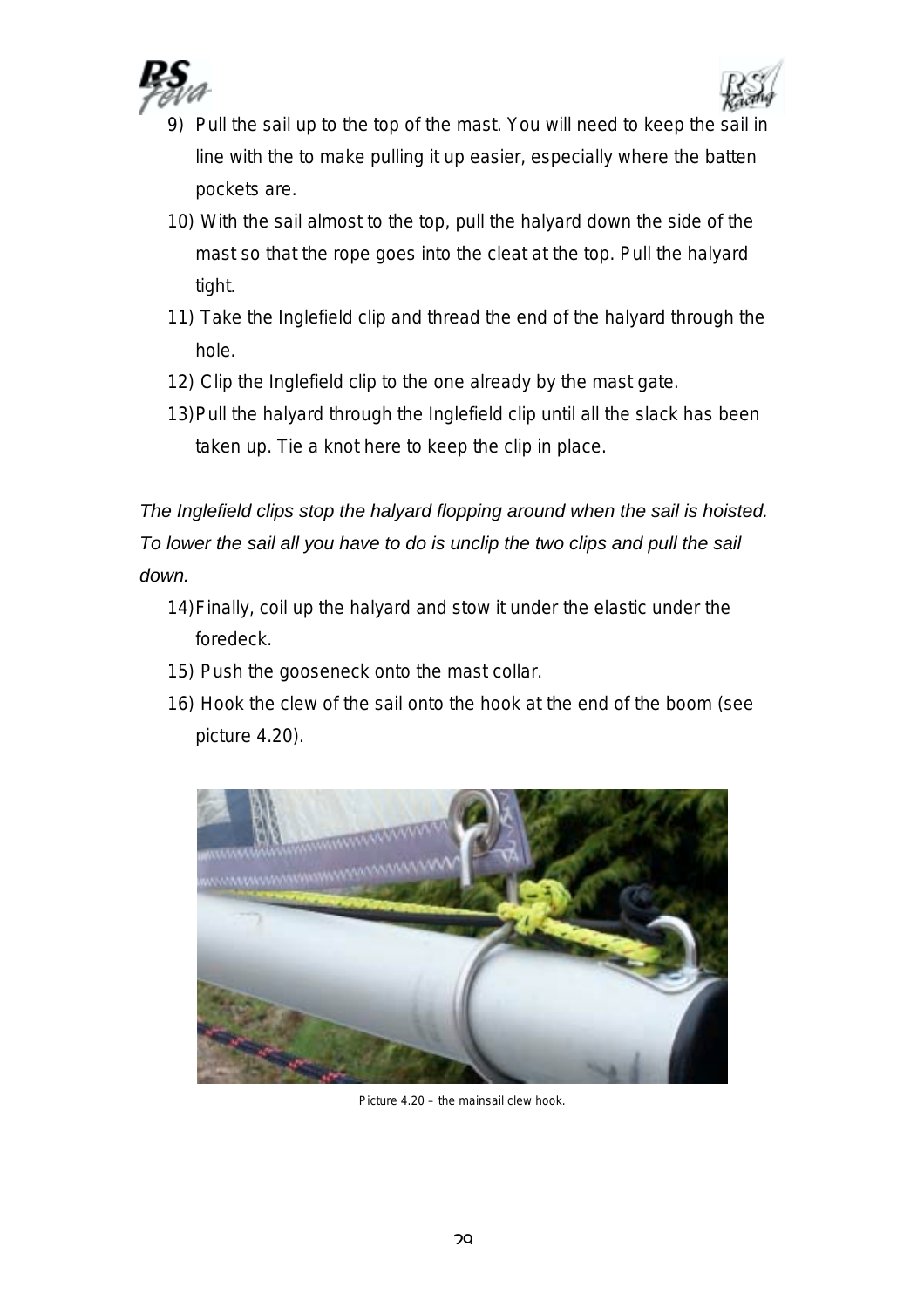



17) The downhaul is already tied to the mast, so all you need to do is pass the end of the rope through the bottom eyelet in the mainsail and then down through the cleat on the side of the mast (see picture 4.21).



Picture 4.21 – the downhaul.

18) Now connect the kicking strap bottom block to the hook on the mast (see picture 4.22).



Picture 4.22 – the kicking strap.

**If you are not fitting the jib or gennaker move straight on to section 4.11 'Completion'.**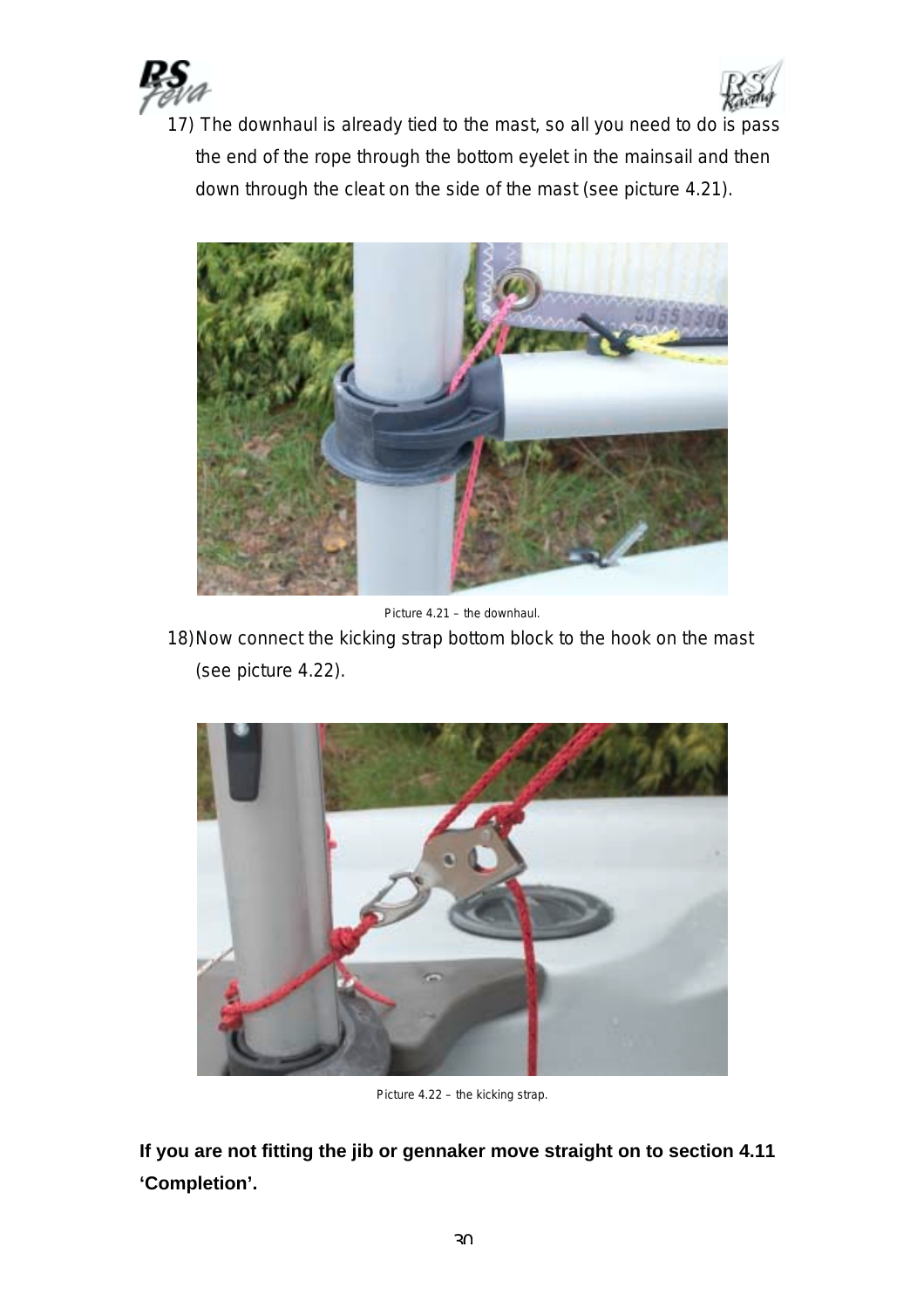



# 4.9 Rigging the jib.

To complete this section, you will need:

- 1 x Feva iib.
- 2 x Feva shroud.
- 1 x shroud shackle.
- 1 x jib halyard block.
- 1 x jib rope pack containing:
	- o 1 x jib halyard.
	- o 1 x jib sheet.
	- o 1 x jib halyard block tie.

# **Before stepping the mast you will need to:**

- 1) Take the shroud shackle and shackle the two shrouds to the lower of the two metal rings on the front face of the top mast (see picture 4.23).
- 2) Tie one end of the jib halyard block tie to the shackle, in between the two shrouds.
- 3) Tie the other end to the top of the jib halyard block (see picture 4.24).
- 4) Thread the jib halyard through the block and make sure both ends are secure at the bottom of the mast.

Now you can step the mast – follow the stages in **section 4.4** *'stepping the mast'*.



Picture 4.23 – fixing the shrouds.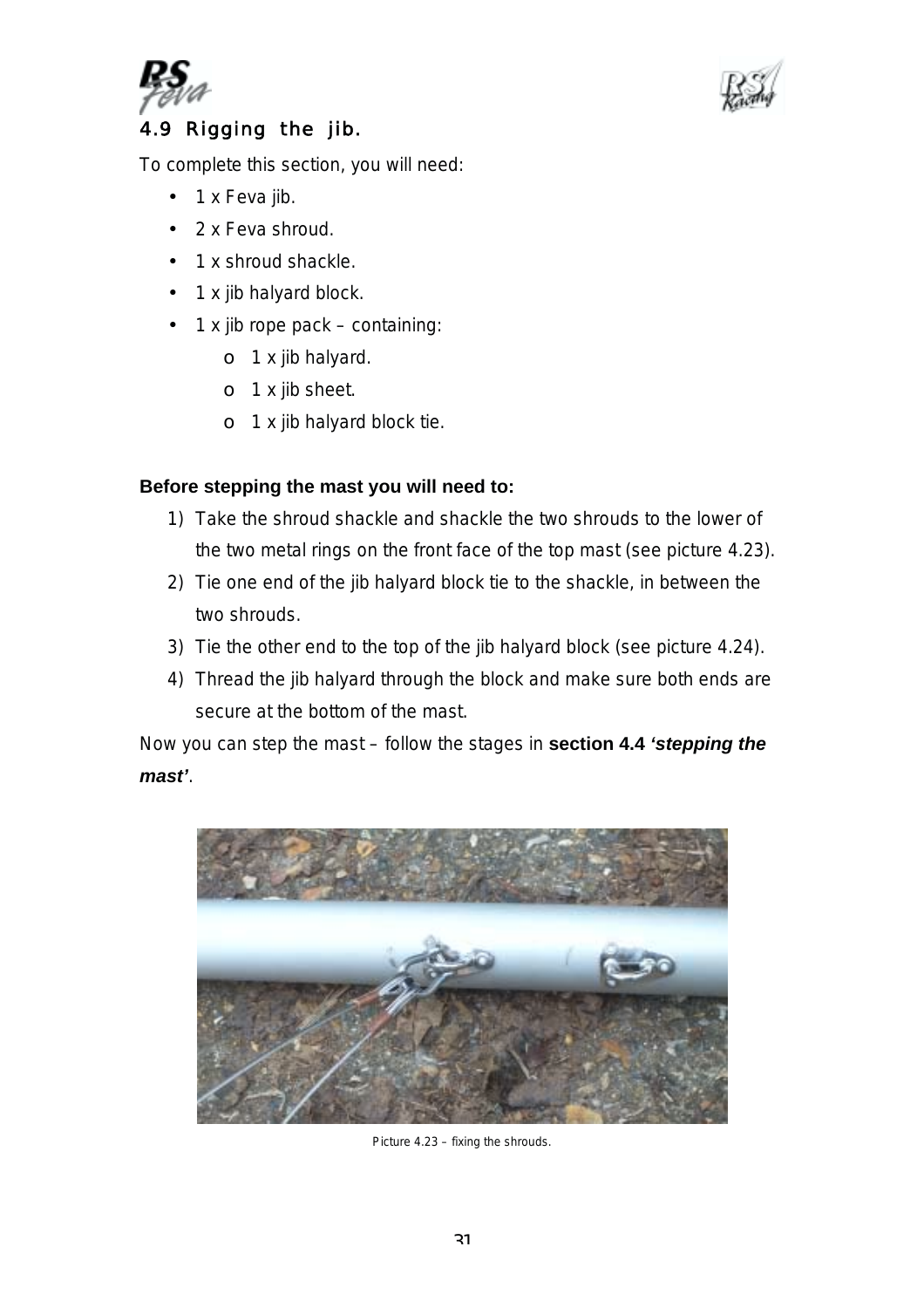

Picture 4.24 – fixing the jib halyard block.

Now with the mast stepped in the boat you can attach the shrouds to the adjuster plates. A good setting to start with is with the pins in the third hole down.

### **HINT**

The mast on a Feva is supported at deck level by the mast gate and foredeck. The shrouds are fitted to stop the mast bending when tension is applied to the jib halyard, hence making the jib work better. Therefore, changing the shroud hole positions will affect the amount the mast bends when the halyard tension is applied.

- 1) Unroll the jib.
- 2) Tie the tack of the jib to the loop on the tack bar using the tail of rope sewn into the sail (see picture 4.25).
- 3) Tie one end of the jib halyard to the loop of rope sewn into the head of the sail.
- 4) Pull the sail up and tie the halyard off around the horn cleat on the side of the mast (see picture 4.26). Only apply enough halyard tension to stop the front of the jib sagging off whilst sailing.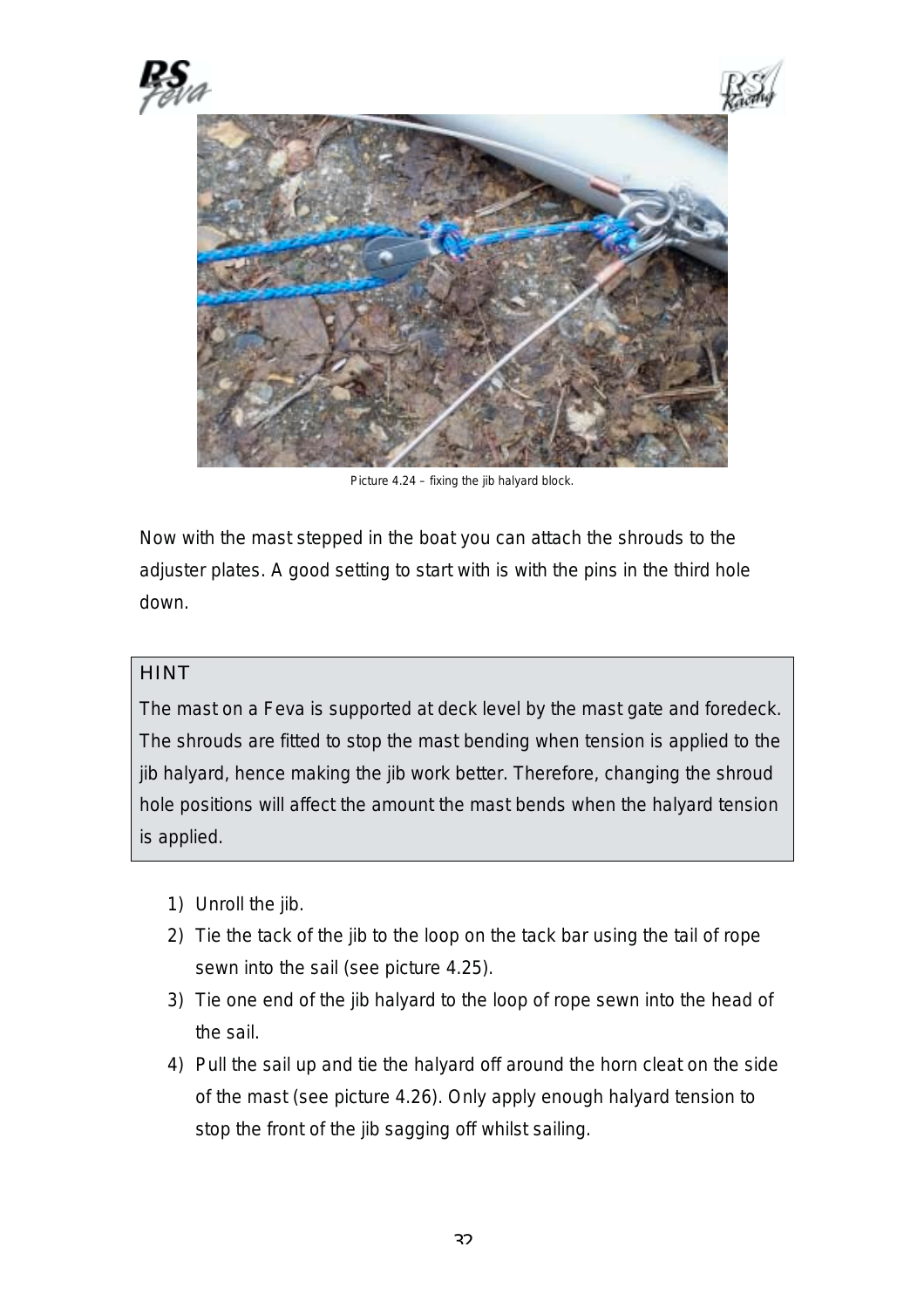



- 5) Thread the jib sheet through the middle of the three holes at the clew. Pull the sheet through until there is an equal amount either side of the sail and tie a 'figure 8' knot either side (see picture 4.27).
- 6) Take one of the jib sheet ends and pass it through the bullseye and cleat mounted just inboard of the shrouds (see picture 4.28). Do the same with the other side and then tie the two ends together.



Picture 4.25 – the jib tied to the tack bar.



Picture 4.26 – the jib halyard cleat. Picture 4.27 – the jib clew.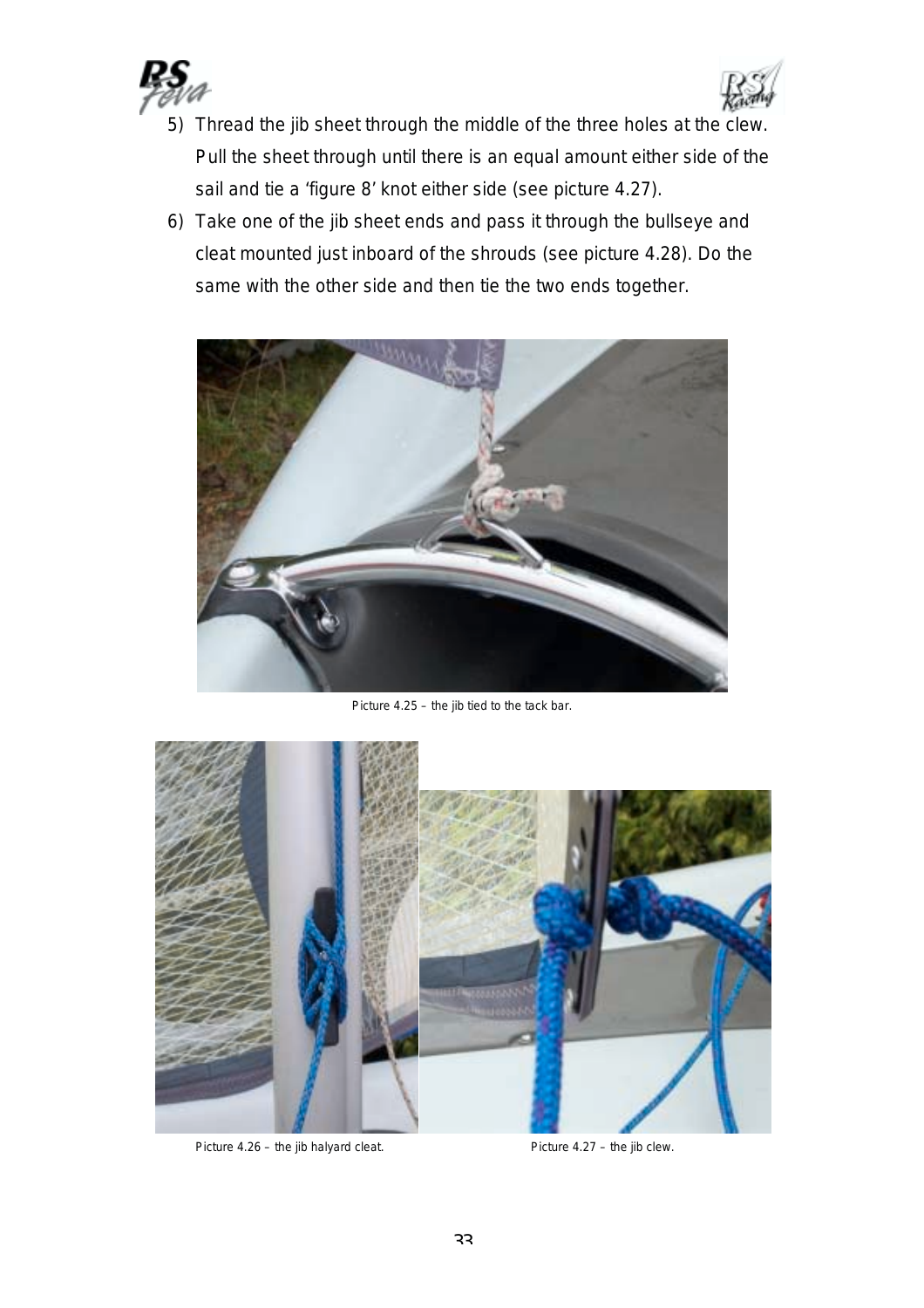





Picture 4.28 – the jib bullseye and cleat.

# 4.10 Rigging the gennaker.

To complete this section, you will need:

- 1 x Feva gennaker.
- 1 x gennaker halyard block with shackle.
- 1 x gennaker sheet.

### **HINT**

The gennaker halyard and bowsprit come already rigged on your Feva. To rig the gennaker there is no need to unthread the halyard from under the foredeck. Should the halyard be accidentally pulled through, then contact LDC Racing Sailboats and ask for the 'rigging the gennaker kit' information sheet.

### **Before stepping the mast, you will need to:**

- 1) Shackle the gennaker halyard block to the upper most metal ring on the front face of the top mast (see picture 4.29).
- 2) Uncoil the gennaker halyard (that is emerging through a hole in the foredeck).
- 3) Take the end of the gennaker halyard and, with the mast lying beside the boat, thread it through the halyard block. Secure the end at the base of the mast.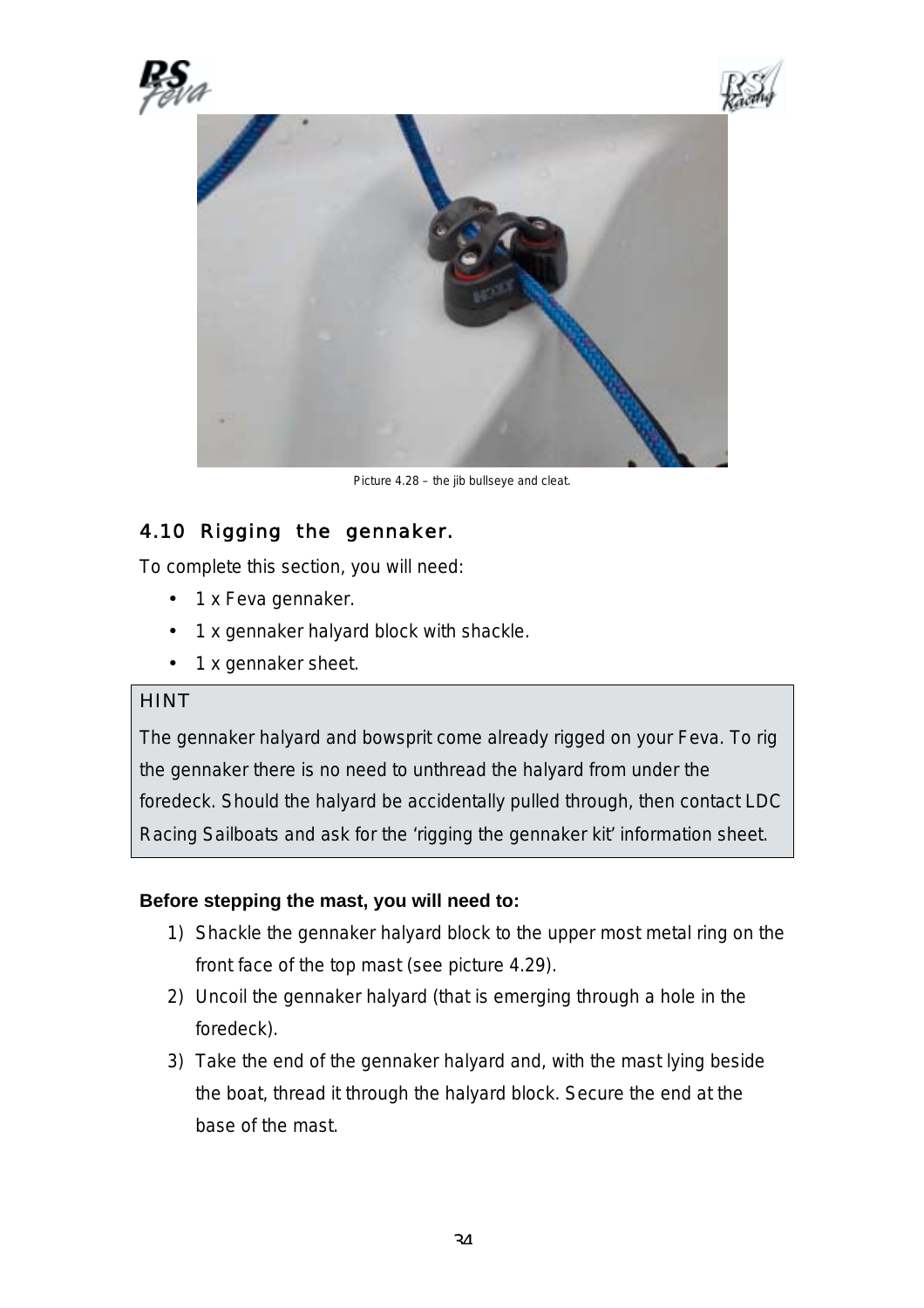

Picture 4.29 – the Gennaker halyard block.

Now you can step the mast – follow the stages in **section 4.4** *'stepping the mast'*, ensuring that the gennaker halyard and downhaul line are separate sides of the mast (see picture 4.10).

- 1) Unroll the gennaker.
- 2) Tie the tack of the gennaker to the 'tack line' that emerges from the end of the bowsprit (see picture 4.30). The knot that is already in the tack line needs to be left in place as it determines how far the bowsprit comes out.
- 3) Tie the end of the halyard to the head of the sail.
- 4) Take the gennaker downhaul line (the other end of the halyard), which is rigged up the chute and tied to the tack bar, and with the gennaker on the port (left) side of the boat pass the end through the hole in the sail from inside to outside (see picture 4.31).
- 5) Run the downhaul line up the outside of the sail and tie it off on the upper patch (onto the cross of webbing) (see picture 4.32).

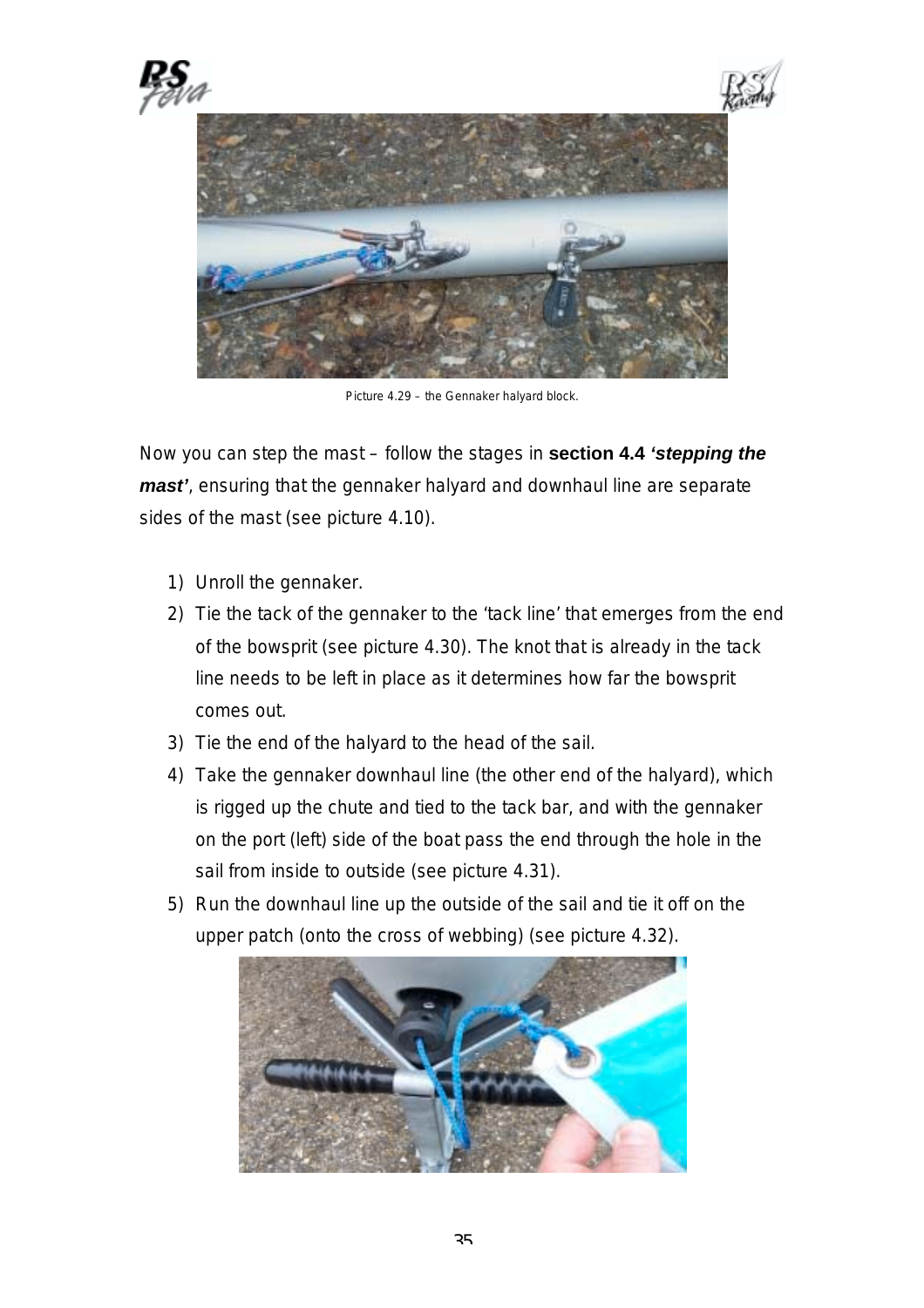

Picture 4.30 – the tack of the gennaker.





Picture 4.31 – threading the downhaul line.



Picture 4.32 – the downhaul line.

- 6) Find the middle of the gennaker sheet and double it over to form a loop.
- 7) Pass this loop through the eyelet at the clew of the sail.
- 8) Pass the rest of the sheet through the loop and pull it tight (see picture 4.33).
- 9) Still with the gennaker on the port side, thread one end of the gennaker sheet through the block by the shroud point on the port side (see picture 4.34).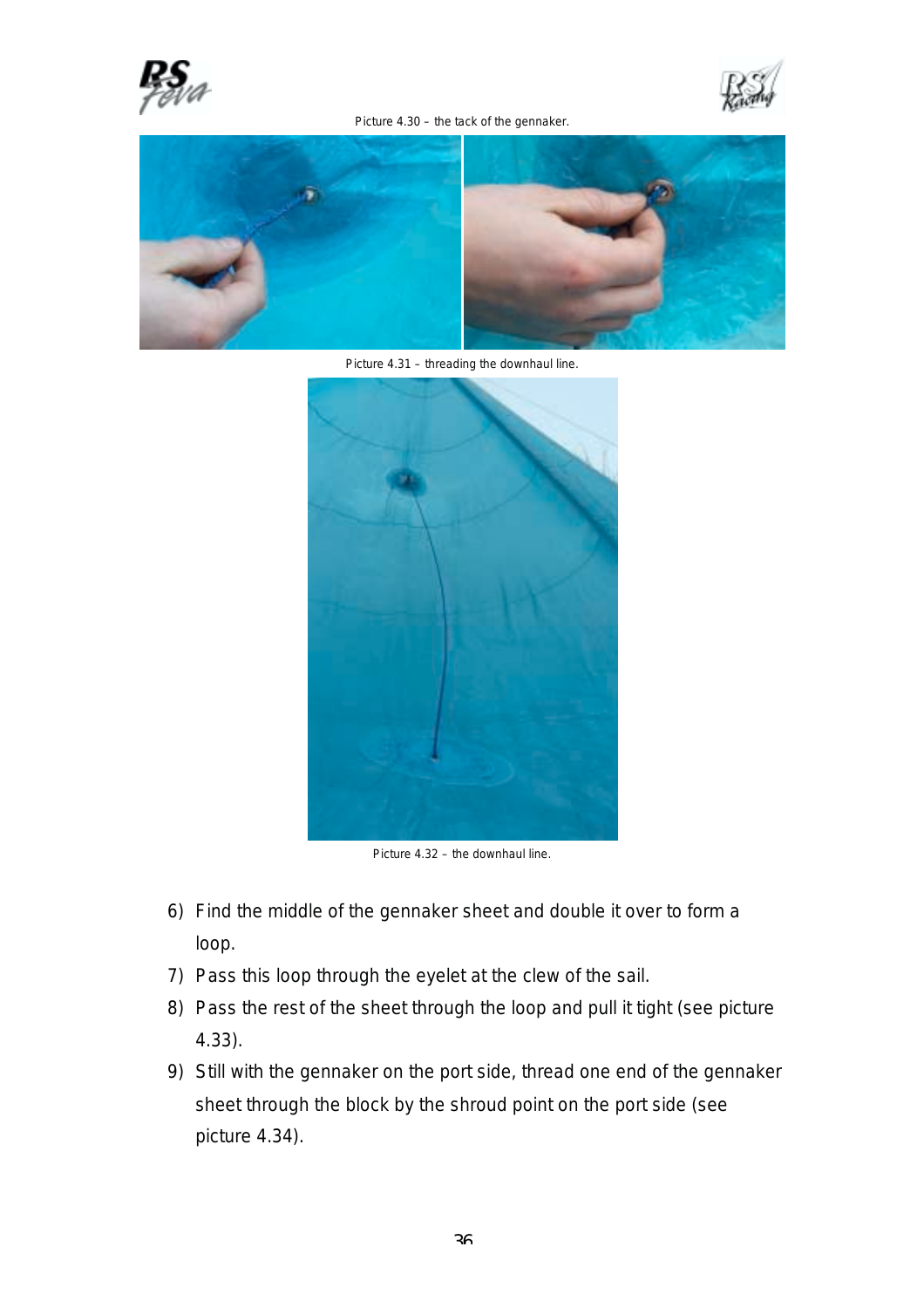



10) Take the other end of the gennaker sheet and pass it around the forestay and into the block on the other side. Tie the two ends together.



Picture 4.33 – tying the gennaker sheets. Picture 4.34 – the gennaker sheet block.

- 11) Pull the gennaker from one side to the other, as if you were gybing, to see if anything is twisted.
- 12) Finally, pull the gennaker down into the chute.

# 4.11 Completion.

Now you are almost ready to go Feva sailing. All that is left to do is:

- Fit the rudder to the back of the boat.
- Fit the tiller extension.
- Tidy the halyards away.
- 1) To fit the rudder, simply line up the pins with the fitting on the back of the boat and push down until the retaining clip 'clicks' into place. The rudder may be difficult to get on at first but all it will need is a simple waggle from side to side whilst pushing down.
- 2) To remove the rudder, simply push the retaining clip in and pull up on the stock.
- 3) Push the orange joint of the tiller extension into attachment point on the end of the tiller. Slide the black plastic collar down over the fitting and turn it clockwise to lock it in place.
- 4) Coil the main and jib halyards neatly and stow them under the foredeck where there are two pieces of elastic to tuck them under.

### **Now you are ready to go sailing in your RS Feva!**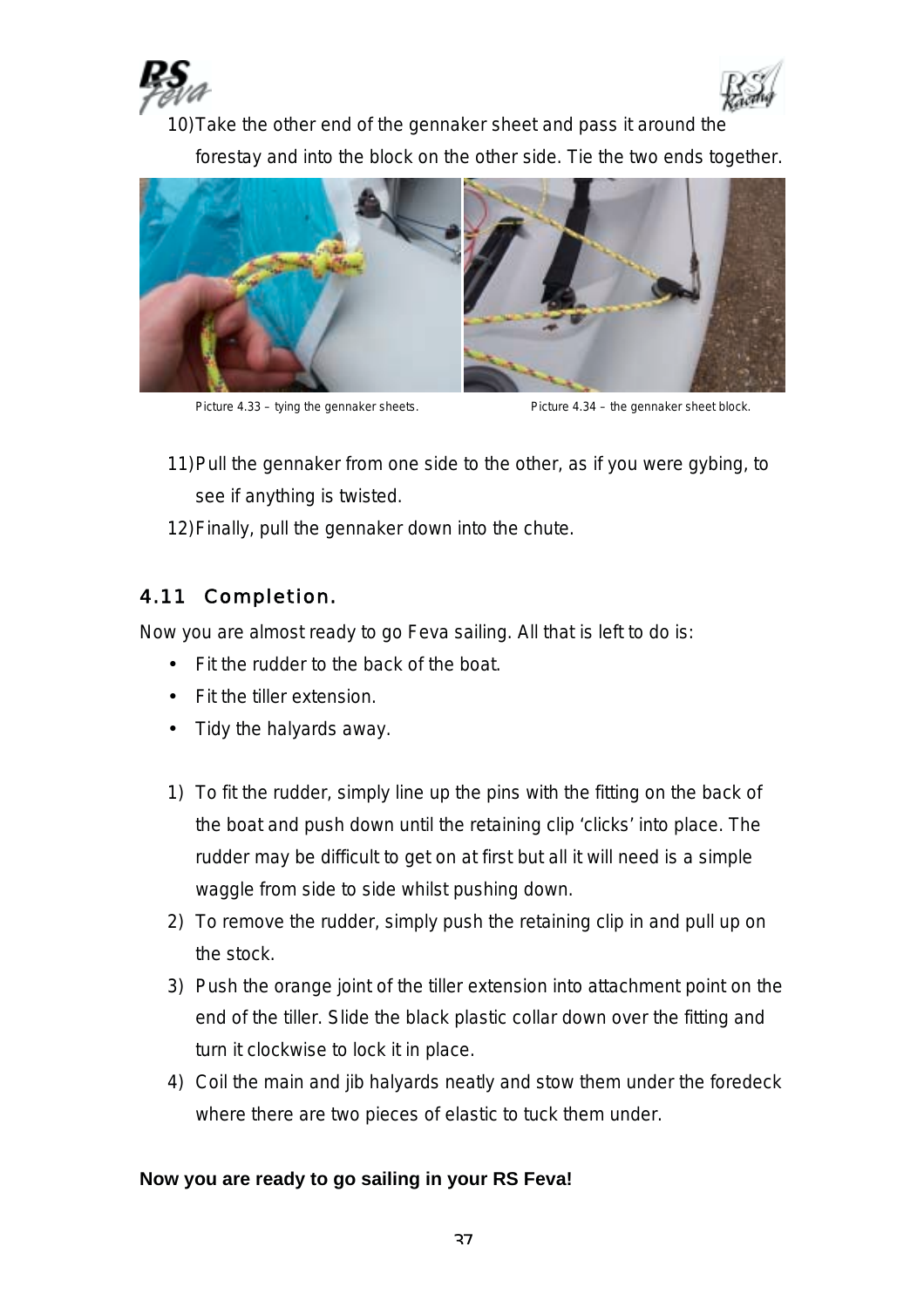



### 5. SAILING HINTS

# 5.1 Introduction.

The RS Feva is a very rewarding boat to sail, and to fully appreciate its handling you should be comfortable with the basic techniques of sailing small boats. If you lack confidence or feel a refresher is in order, then there are many fully recognised sailing schools which use the RS Feva. A list of these is available from your local dealer or direct from LDC Racing **Sailboats** 

The following are simply hints to aid your enjoyment of your new boat and should in no way be considered a replacement for a recognised course in dinghy sailing. Choose a fairly quiet day with a steady wind for your first outing to build your confidence and familiarise yourself with your new boat.

# 5.2 Launching.

With the sails fully hoisted and the rudder attached to the transom, the boat should be wheeled into the water, keeping it head to wind as far as possible. If you have a crew, he or she can hold the boat head to wind whilst the trolley is stowed ashore. Singlehanders will soon get used to resting the hull gently on the shore, again ensuring the bow is to the wind.

### **The daggerboard.**

Singlehanders will want to put the daggerboard in the boat prior to leaving the beach, whereas crews can hop aboard and put the daggerboard in its slot whilst the helm holds the boat into the wind. The straight, thin edge is the trailing or back edge, and the shockcord with the plastic tubing cover is pulled forward as the board is placed in the casing. This shockcord acts as a friction device and a retainer when the board is fully down. Thus as soon as the water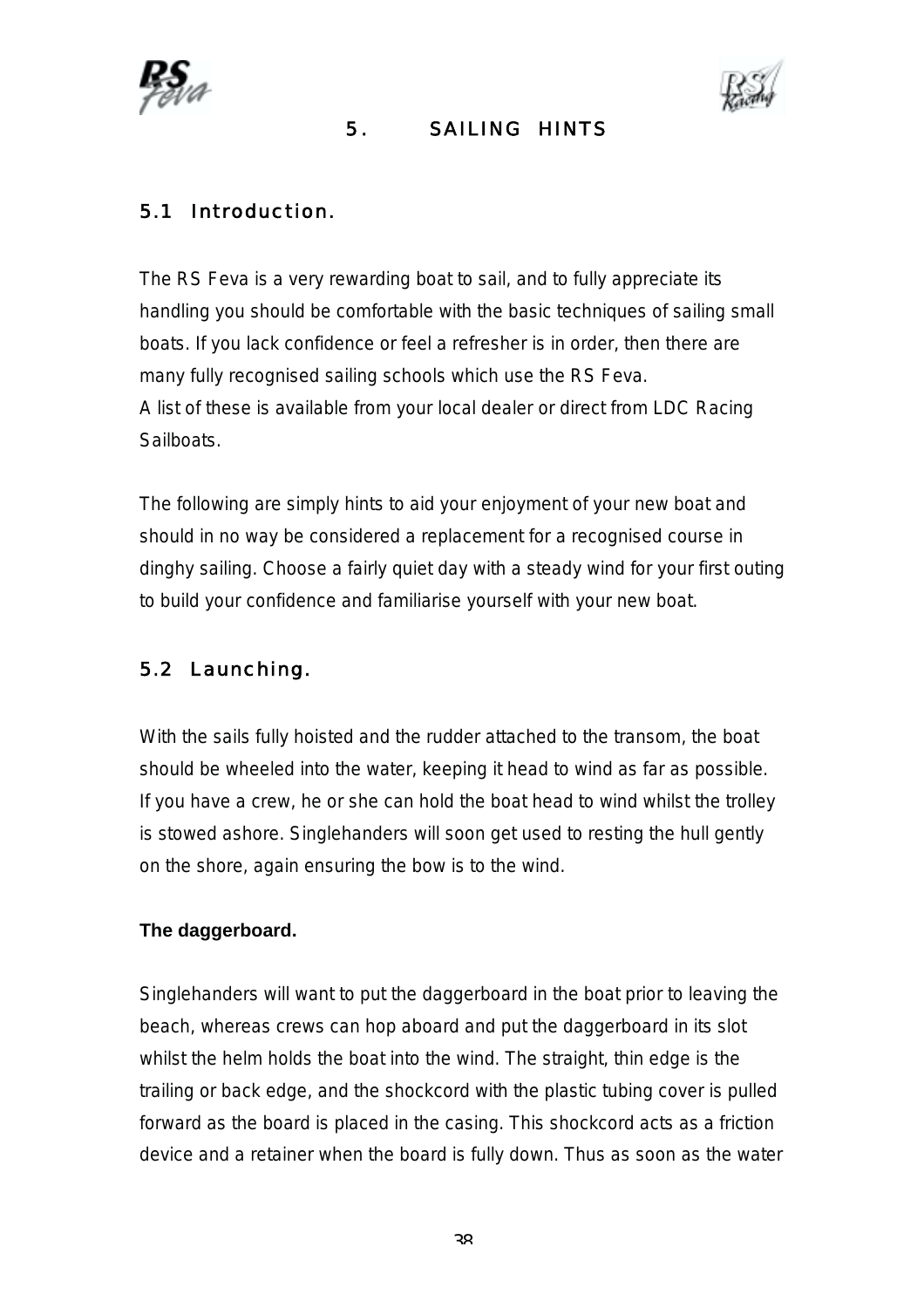



is deep enough the board should be fully lowered, and the shockcord pulled back over the top of the board, so that it is secure in the event of a full inverted capsize.

# 5.3 Leaving the beach.

Ensure the rudder is lowered enough for some of the blade to be in the water, and then the bow is now pushed off the wind, and helm should hop aboard, either over the gunwhale or the transom. As soon as you are deep enough, make sure you lower the rudder blade fully by pulling the downhaul hard. You know it is fully down if you feel a gentle "thud" as the front face of the blade hits the front face of the stock. Cleat the downhaul and tidy it by winding it around the tiller Pull the sails in and you are away!

### HINT

If you are using the jib, then pulling this sail in first will ensure the bow continues to swing away from the wind.

For best effect you should ensure that you and your crew position yourselves to effect the best trim (fore and aft), and heel (sideways). The crew should always be on or in front of the raised seat section , and the helm up close to it, especially if sailing singlehanded. The boat should always be sailed as upright as possible.

### **HINT**

As a general rule sit further forward in lighter winds and further aft in stronger breezes.

# 5.4 Sailing close-hauled and tacking.

When sailing as close as possible to the wind, it is important to get the boom close to the centreline, especially when sailing with the XL main and Jib. The bridle across the transom should be adjusted to facilitate this. The kicking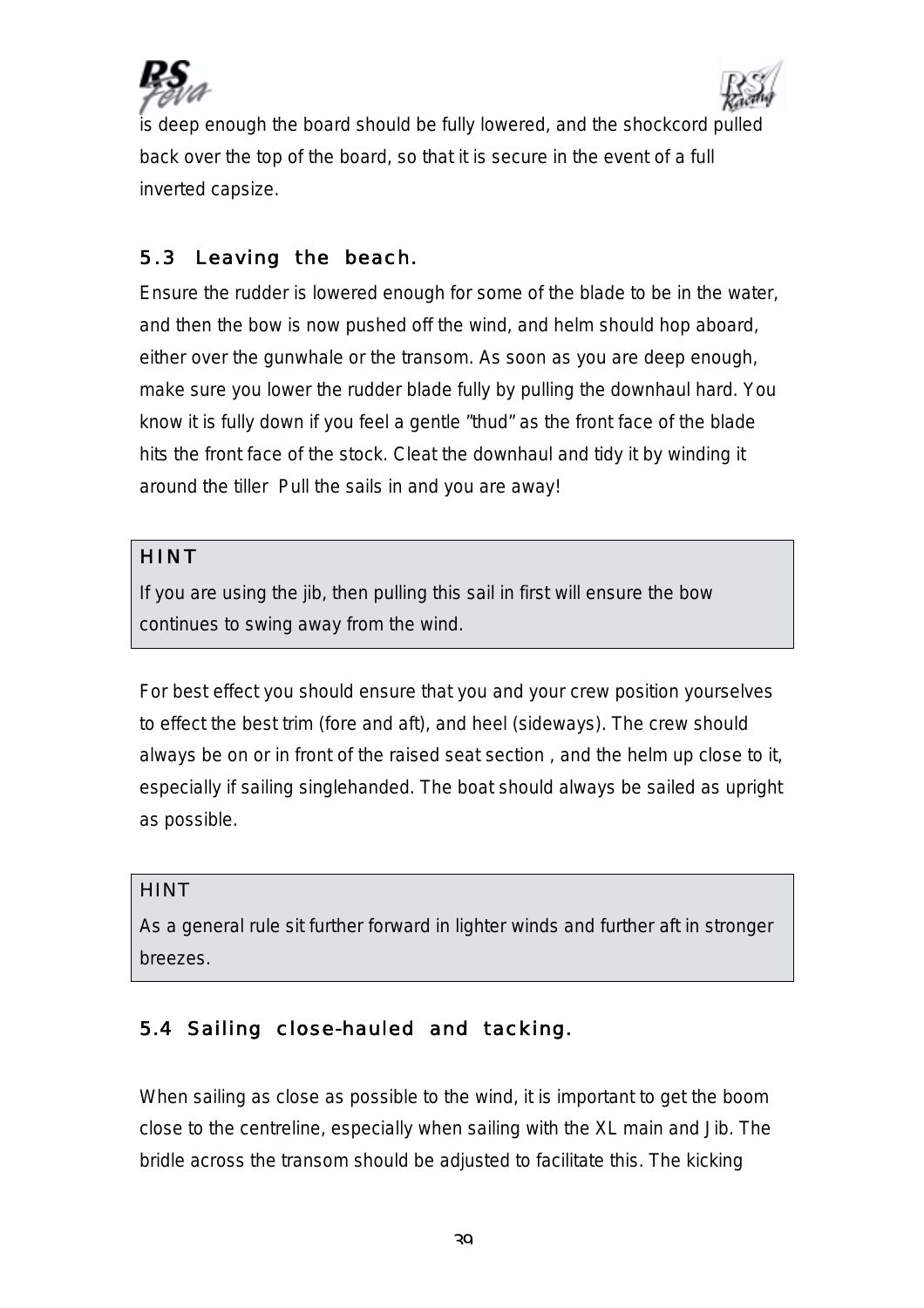



strap should also be firmly tensioned for upwind work. This is best achieved by pulling the mainsheet tight and taking up the slack on the kicker. Either do this before leaving the shore or by quickly luffing head to wind.

The jib should be sheeted fairly firmly upwind – tighter in the breeze and less so in the light. Sail to the jib tell-tails, keeping the leeward one streaming and the windward (nearest) one either streaming or lifting upwards.

You should hold the tiller extension across your body – with a knuckle upwards grip, and you can then use one or two fingers as a temporary cleat when adjusting the mainsheet.

As you tack, let the boat start to roll towards you before you cross the boat, and push the extension across in front of you, turning round forwards, and sitting down again with the extension round behind your back. Swap hands when you are settled, making use of the mainsheet cleat.

### **HINT**

When sailing singlehanded either close hauled or reaching, to react to a lull in the wind sit with a leg either side of the thwart area and simply slide your backside down off the gunwhale and onto the thwart area!

If the boat slows right down and feels lifeless when close-hauled, as a general rule it pays to ease both sheets and bear off away from the wind for a while to get the boat going again.

# 5.5 Downwind and gybing.

When sailing downwind both sails should be eased as far as possible, with the same rules applying to the tell-tails. Singlehanders should adopt the relaxing reclined pose astride the thwart area, leaning back against the sidedeck area.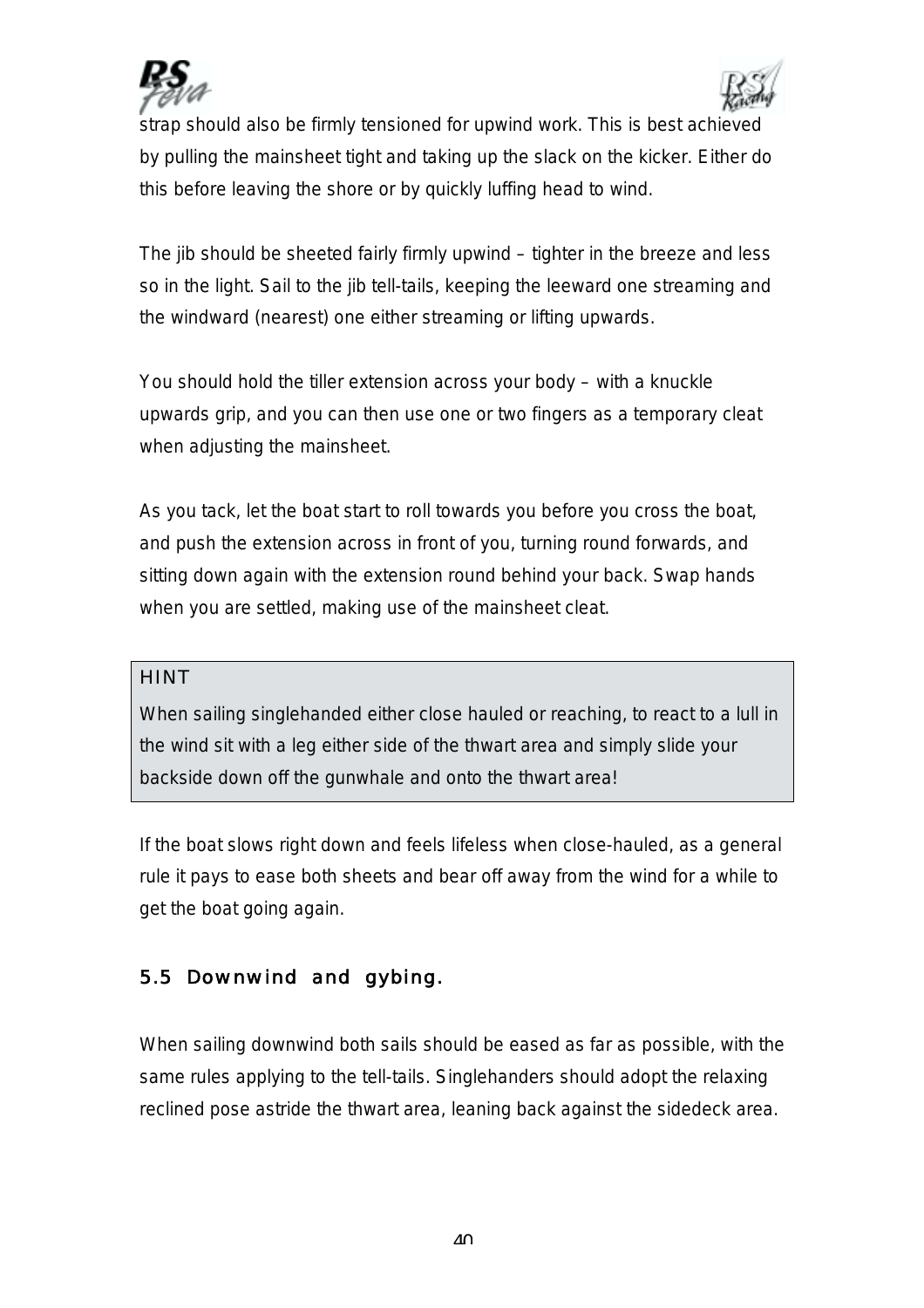



When gybing you pull the tiller towards you, and again as you cross the boat you push the extension across in front of you. The boom will often not want to come across until you are well through the gybe so it often pays to give the mainsheet a tweak to encourage the boom over at the moment you want it to come! Swap hands after you are settled on the new gybe.

5.6 Using the gennaker.

If you are inexperienced in using gennaker then chose a fairly quiet day for you first excursion with it. It will nearly double your sail area, and should be treated with a healthy degree of respect!

For your first hoist you should be sailing downwind on a broad reach, with the wind on your quarter. Your crew should sit in the centre astride the daggerboard case, and hoist the spinnaker from the right hand halyard block (see picture 5.1).



Picture 5.1 – hoisting the gennaker.

The halyard pulls the pole out at the same time, and so as the halyard comes to a stop when hoisted all is ready to go. The crew, or the helm if sailing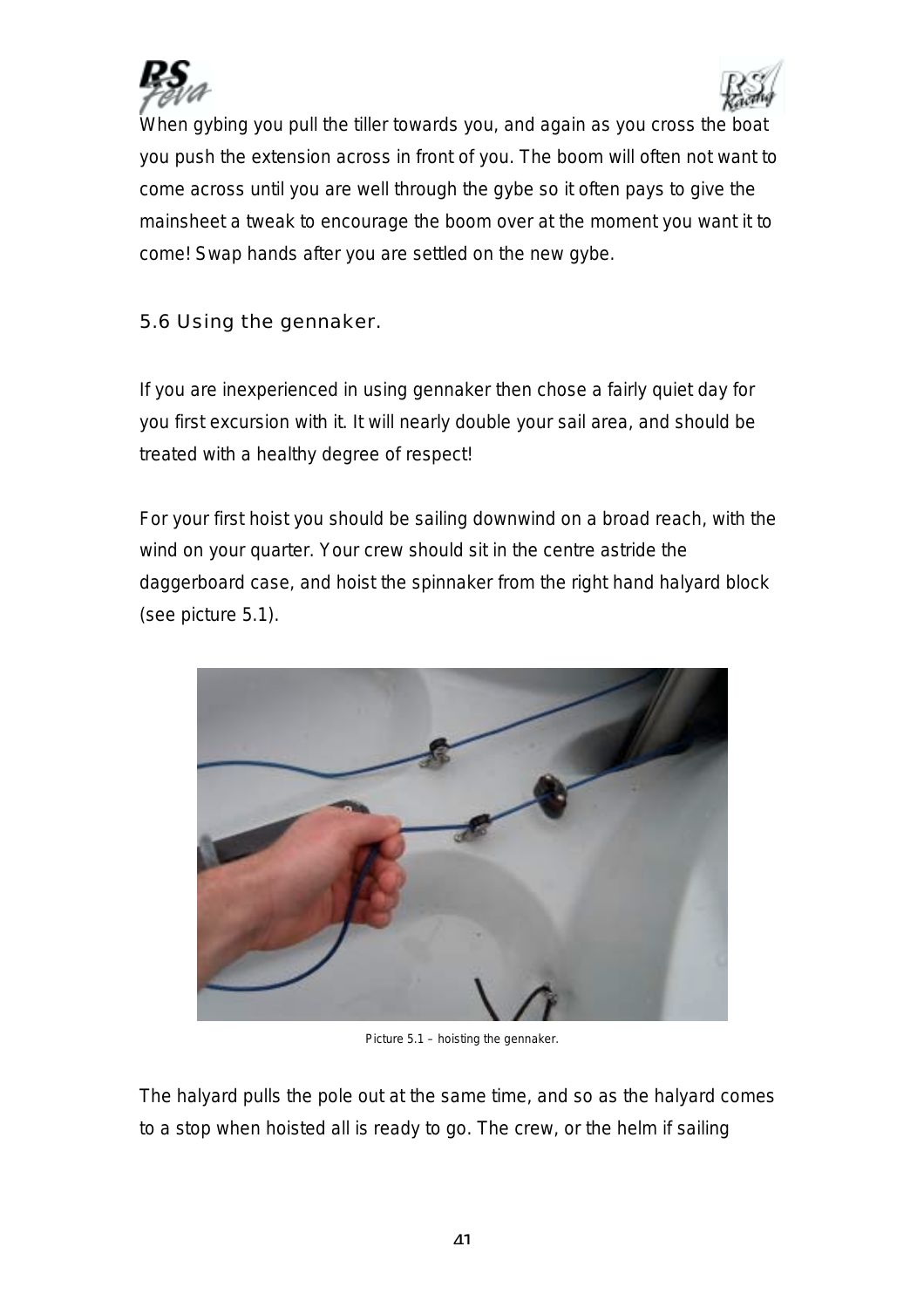



singlehanded, should now pull gently on the sheet, whilst the boat is luffed up gently and the gennaker will soon fill.

Gennakers may be effectively used from a close reach to a broad reach, and thus to get downwind one should become adept at gybing. Tacking is not possible with the kite set. For best effect the sheet should always be eased as far as possible, so that the luff is just on the point of curling.

Gybing with the gennaker is fairly straightforward: Think of it exactly as a big jib, and it should be pulled across as the main comes across. As soon as it has been pulled in and filled with wind it should again be immediately eased for maximum efficiency and speed. If sailing singlehanded, the mainsail should be cleated, and the helm should hold the gennaker at all times.

Dropping the gennaker is the reverse of the hoist: The boat should be borne off to a broad reach, and the slack in the downhaul, pulled in from the left hand halyard block, taken up (see picture 5.2). As it goes tight the halyard should be popped out of the cleat and the gennaker then pulled sharply into the chute. Dropping the gennaker on tighter reaches is harder, requiring more effort on the downhaul (the end of the halyard that pulls the gennaker down), and should if at all possible be avoided when sailing singlehanded.

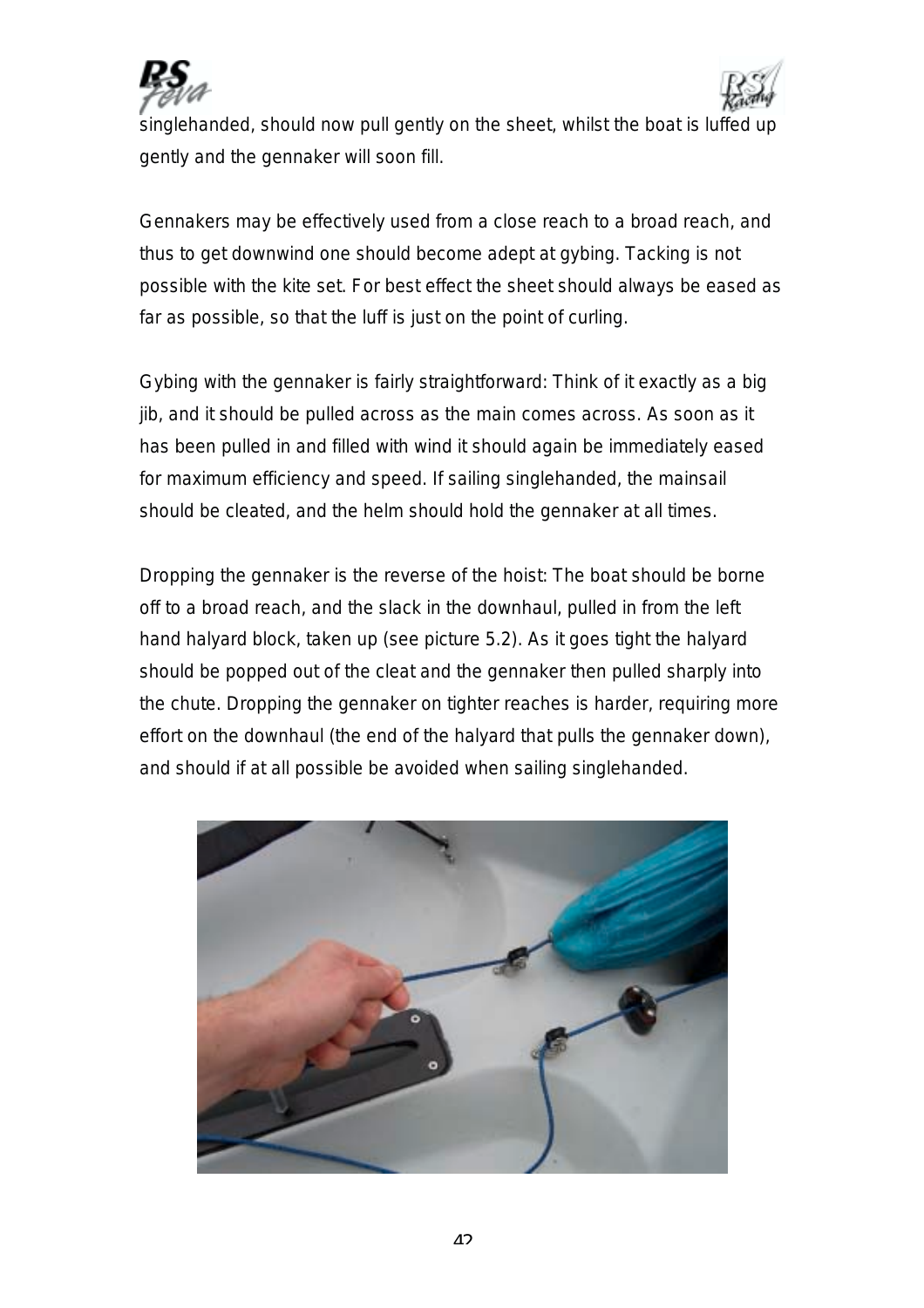

Picture 5.2 – dropping the gennaker.



### **HINT**

**The gennaker can "bunch up" when entering the chute, and this can be minimised by keeping some restriction on the sheet and thus stopping the clew getting sucked in with the main body of the spinnaker.**

When the gennaker is fully lowered it is always worth tidying the sheets and halyard to keep the cockpit area sorted.

# 5.7 Reefing.

Reefing is an effective and essential way to continue sailing in winds that would otherwise keep the less experienced or younger sailors ashore. The Feva S mainsail can be reefed in 2 separate ways:

1. **Round mast furling**: This is applicable to the Feva S with mainsail only.

> Detach the clew of the sail from the clew hook. Detach the kicking strap from the mast: Rotate the mast in its mast pot with a firm 2-handed grip. 3 complete turns is normally enough to effect a significant reduction in sail area. Re-attach the clew to the clew outhaul hook, and retension the outhaul. Re-attach the kicker and tension to suit. The number of turns will determine the degree to which you reduce the power in the rig.

# **HINT**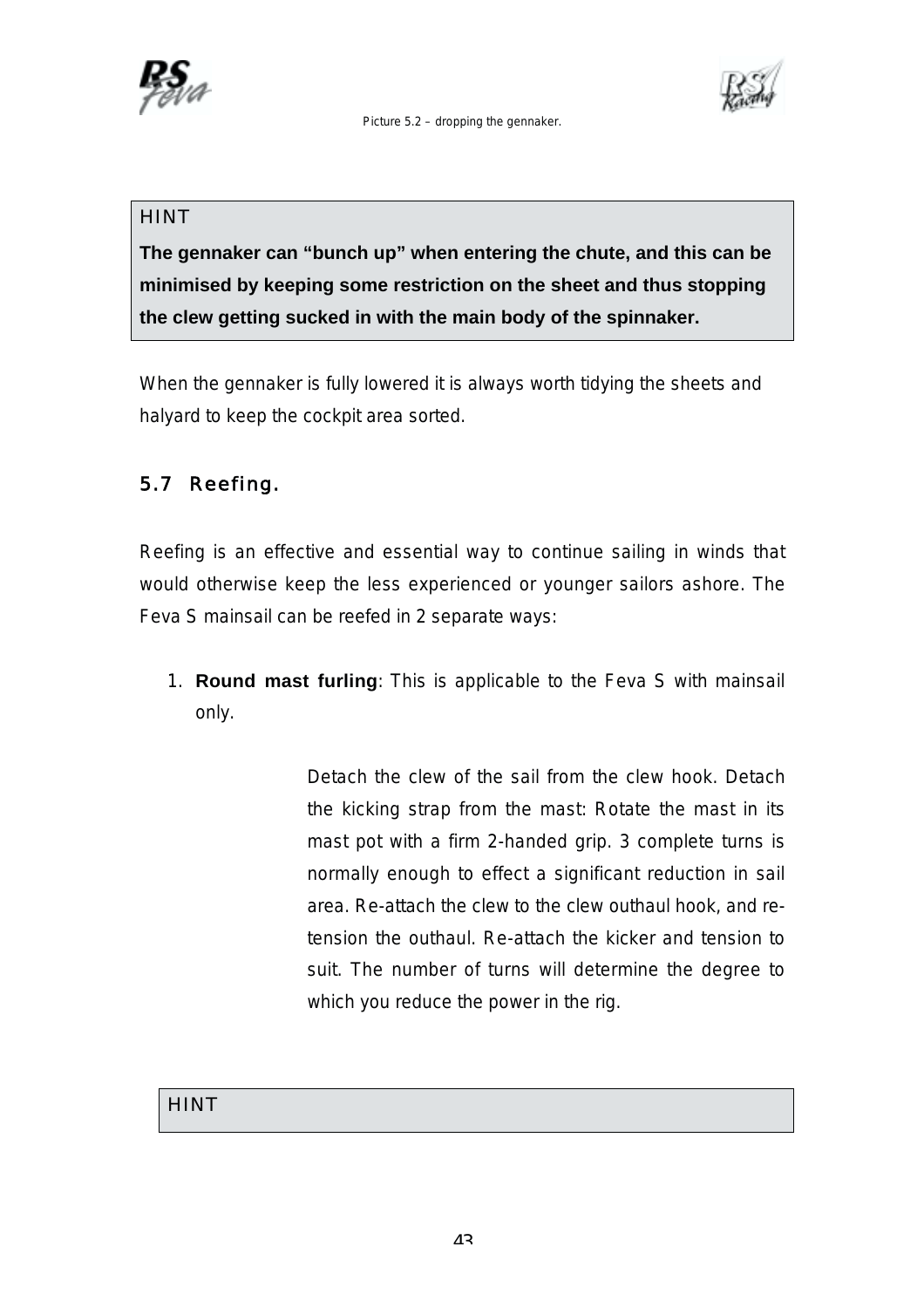



**The jib is very effective strong wind sail area because it is low down and maintains a balanced helm. So slab reef before you loose the jib – it's more fun for the crew anyway!**

2. **Slab reefing:** This applies to those who would like to continue using the Jib when reefed.

> Make sure the reefing line is rigged as shown in the photo. Release the tack downhaul line out of the cleat, and replace with the reefing line. Ease the kicking strap. Ease the main halyard about 18ins. Start tensioning the reefing line from the outboard end of the boom first, and keep going until the reefing cringles in the sail are both down tight on the boom. Cleat the reefing line and stow the tail under the foredeck. Re-tension the halyard if required. Re-apply kicker tension.

Strong wind sailing can be the best fun of all, so get familiar with the reefing systems and get back out there!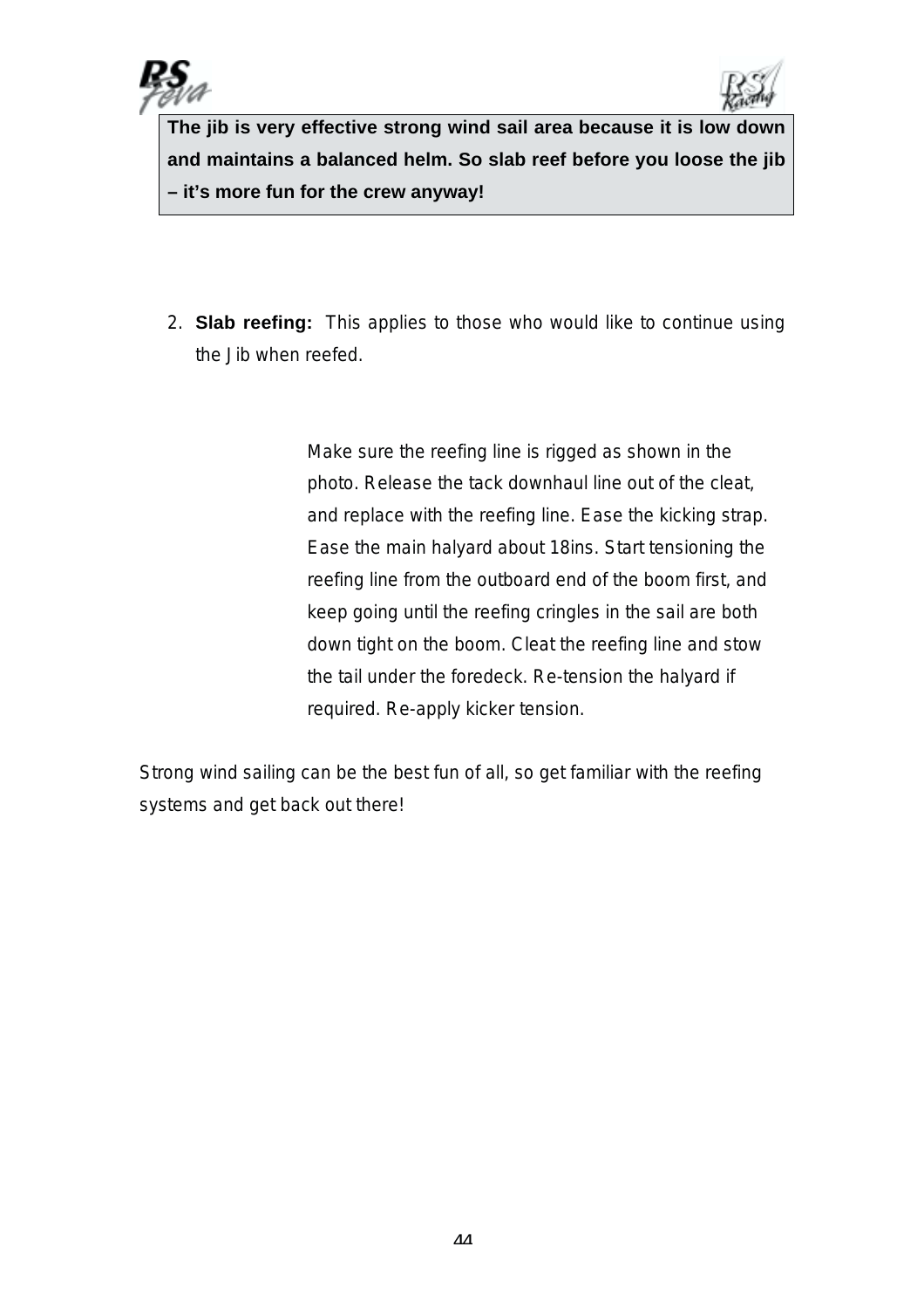



### 6. MAINTENANCE

# 6.1 Boat Care.

The RS Feva is made using Comptec PE3, a three layer polyethelene construction. This is stiff and light, but will dent if subjected to point loading. The boat should be supported ashore on a recognised RS trolley, as the hull may distort if not supported properly.

Obviously in dealing with a marine environment, equipment gets wet, which in itself is not a problem. The problem starts when moisture is trapped for any length of time. The key, therefore, is to store the boat properly ashore.

### **Keep your dinghy drained and well ventilated.**

- Ensure the boat is stored with bow raised to allow water to drain away.
- If leaving the under cover on the boat, ensure that the transom is open for drainage and that there is a hole below the daggerboard slot to allow water to drain.

### **Wash with fresh water.**

Fresh water evaporates far more quickly than salt water; so if your dinghy has been sailed in salt water wash it off thoroughly. The fittings will also work better if regularly washed.

Hull damage falls into three categories:

- **SERIOUS** large hole, split, crack or worse. Don't be too distressed! Get the remnants back to RS Racing – most problems can be repaired.
- **MEDIUM** small hole or split. If this occurs during an event, sailing can often be continued as long as leaking can be prevented by drying the area and applying strong adhesive tape. CAUTION – if the damage is close to a heavily loaded point then a close examination should be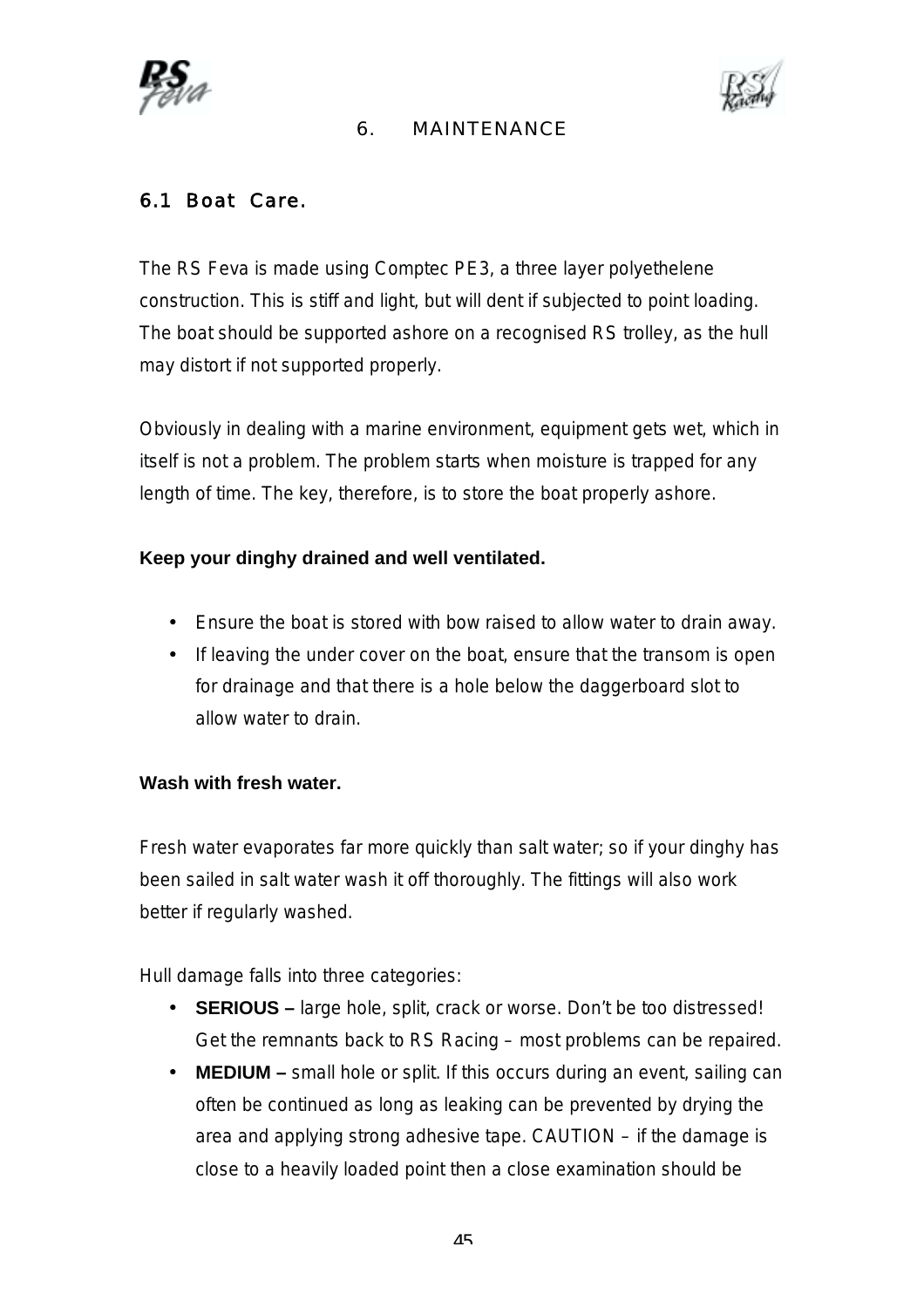



made to ensure the surrounding area will accept the loads. Get the damage professionally repaired as soon as possible.

• **SMALL –** dents, scratching. This type of damage is not boat threatening.

Comptec PE3 cannot be repaired in the same way as fibre glass. Some scratching can be removed be RS Racing staff, but dents cannot. Therefore we suggest you treat your boat with as much care as you would a fibre-glass one. More serious repairs can also be carried out by RS Racing staff.

The joy of owning a Feva is that it is very hard wearing and any dents and scratches it receives will not do the structure of the boat any harm and you will still be able to sail it, unlike fibre-glass boats.

# 6.2 Foil Care.

The foils too are moulded plastic, this time injection moulded. They are very strong and hard wearing, but they will get damaged if run aground hard. A damaged foil can still be used, however, due to the nature of its construction.

If you are going to trail your boat lots, you may wish to invest in some RS Racing padded rudder and daggerboard bags. These will protect your Feva from any damage caused by the foils.

# 6.3 Spar Care.

The mast, boom and bowsprit are aluminium. Wash with fresh water as often as possible, both inside and out. Check all the riveted fittings on a regular basis for any signs of corrosion or wear.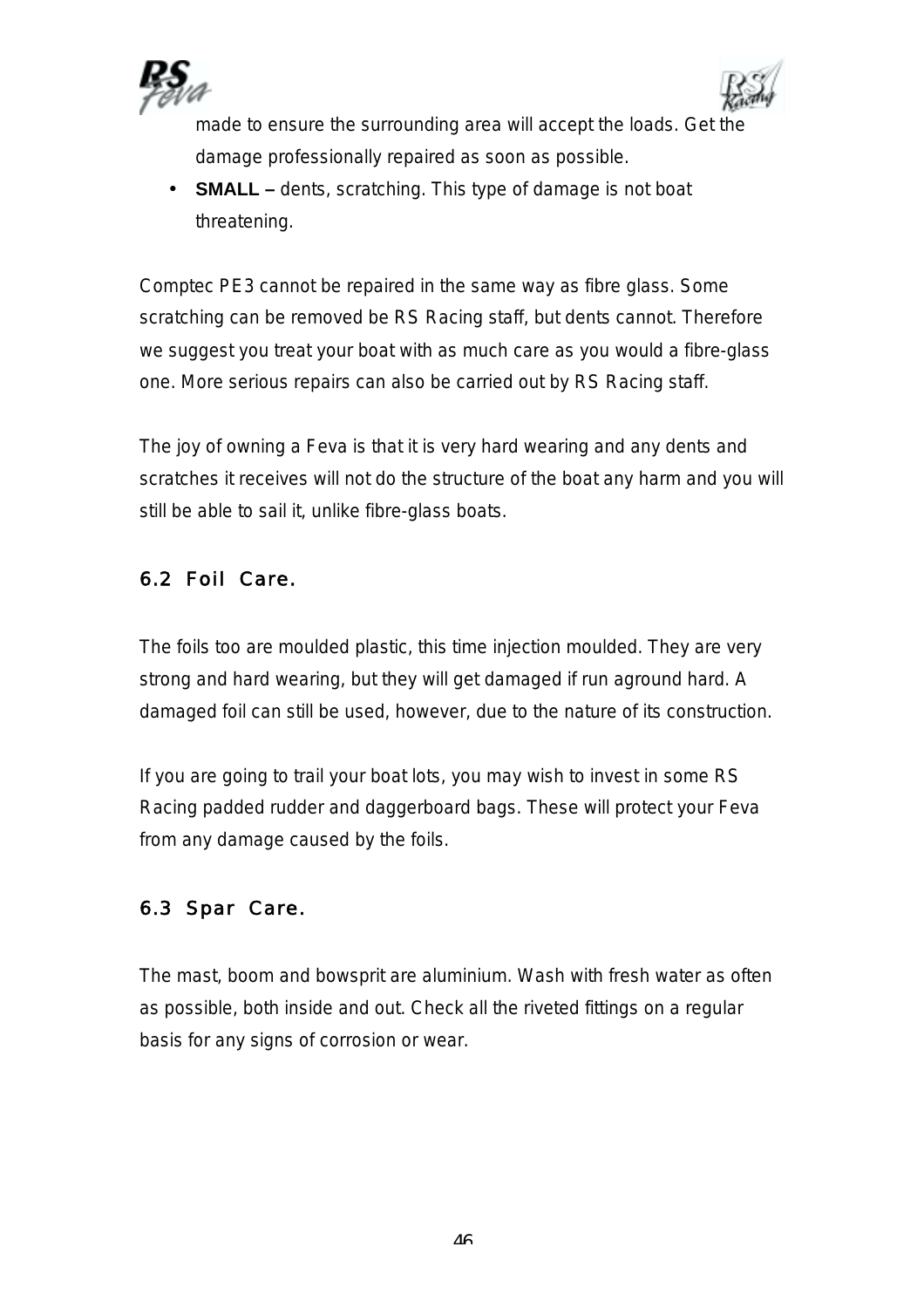



The main should be rolled and stored dry, out of direct sunlight. Dry the spinnaker, fold it and store it in its bag.

When using a new sail for the first time, try to avoid extreme conditions because high loads on new sailcloth can diminish the racing life of the sail.

If your sail is stained in any way, try to remove it using normal detergent and warm water. **DO NOT** attempt to launder the sail yourself.

Repairs should be temporarily made using self-adhesive Dacron, Mylar or spinnaker repair tape (depending on sail type). The sail should be returned to a sail maker for a professional repair. Check for wear and tear, especially around the batten pockets and boltrope, on a regular basis.